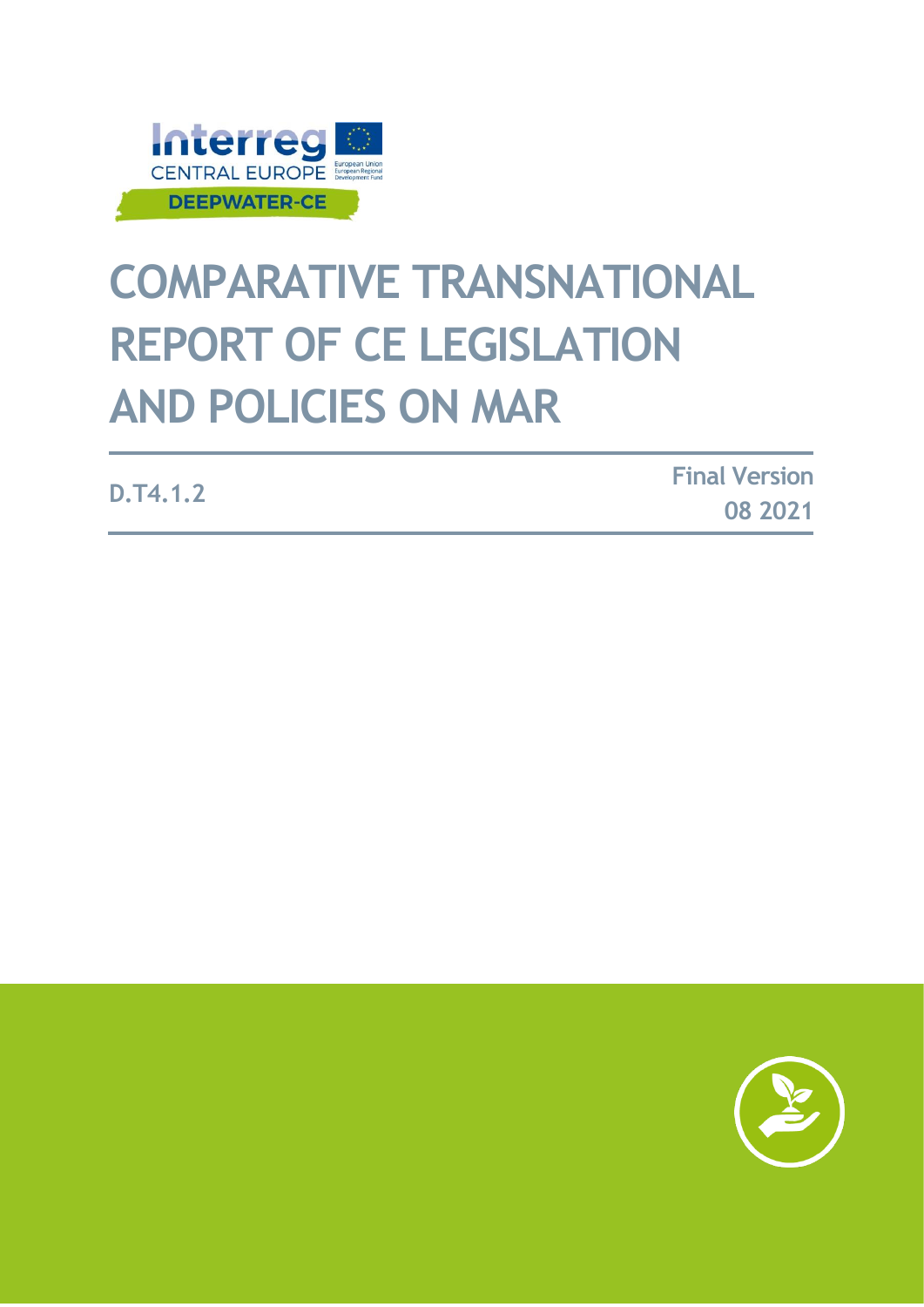



| <b>Contributors</b>   | <b>Institution</b>                                                      |
|-----------------------|-------------------------------------------------------------------------|
| Teodóra Szőcs         | Mining and Geological Survey of Hungary, Lead Institution               |
| Andrea Jordánné Szűcs | Mining and Geological Survey of Hungary, Lead Institution               |
| Erika Varga           | Mining and Geological Survey of Hungary, Lead Institution               |
| Anita Felföldi        | Mining and Geological Survey of Hungary, Lead Institution               |
| Zsolt Mattányi        | Mining and Geological Survey of Hungary, Lead Institution               |
| Ágnes Rotárné Szalkai | Mining and Geological Survey of Hungary, Lead Institution               |
| Péter Nagy            | Mining and Geological Survey of Hungary, Lead Institution               |
| Pál Selmeczi          | Mining and Geological Survey of Hungary, Lead Institution               |
| Tamás Czira           | Mining and Geological Survey of Hungary, Lead Institution               |
| Andrea Vranovská      | Water Research Institute                                                |
| Dana Vrablíková       | Water Research Institute                                                |
| Štefan Rehák          | Water Research Institute                                                |
| Miriam Fendekova      | Hydrofen ltd.                                                           |
| Arno Rein             | Technical University of Munich                                          |
| Anne Imig             | Technical University of Munich                                          |
| Sławomir Sitek        | University of Silesia in Katowice                                       |
| Marek Sołtysiak       | University of Silesia in Katowice                                       |
| Krzysztof Janik       | University of Silesia in Katowice                                       |
| Andrzej Witkowski     | University of Silesia in Katowice                                       |
| Bozidar Capalija      | Water and Sewerage Company of City of Split                             |
| Giovanni Onofrio      | Agenzia regionale per la prevenzione e l'ambiente del<br>Veneto (ARPAV) |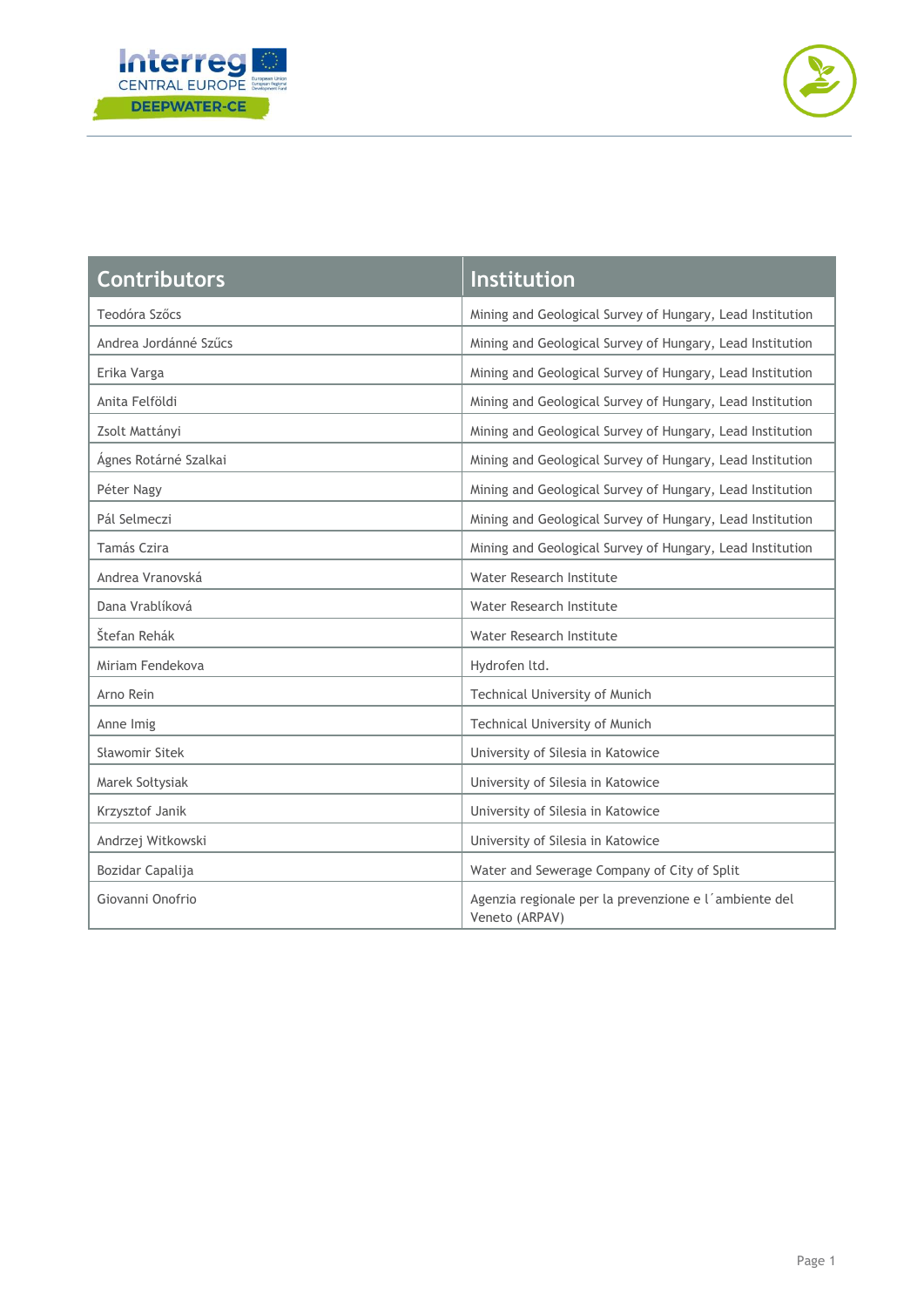



# **Table of Contents**

|                | Abbreviations                                                                                                                    | 4                 |
|----------------|----------------------------------------------------------------------------------------------------------------------------------|-------------------|
| Introduction   |                                                                                                                                  | 5                 |
| А.             | <b>Regulatory framework</b>                                                                                                      | 5                 |
|                | I. National and regional regulations                                                                                             | 6                 |
| 1              | Explicit MAR/ artificial recharge specific regulations in the national legislation                                               | 6                 |
| 1.1            | State-of-the-art of transposition of MAR specific EU legislation                                                                 | 6                 |
| 1.1.1          | WFD - authorisation and control                                                                                                  | 6                 |
| 1.1.2          | GWD - water quality standards                                                                                                    | 8                 |
| 1.1.3          | EIA - environmental impact assessment                                                                                            | 9                 |
| 1.2            | Other explicitly MAR related legislation in force                                                                                | 9                 |
| $\overline{2}$ | Regulations with relevance for MAR in the national legislation                                                                   | 9                 |
| 2.1            | EU regulations with relevance to MAR                                                                                             | 10                |
| 2.1.1          | UWTD - mandate to reuse treated wastewater                                                                                       | 10                |
| 2.1.2          | DWD - possible additional monitoring                                                                                             | 10                |
| 2.1.3          | Water Safety Plan - ensuring good drinking-water supply with a risk assessment<br>approach                                       | 11                |
| 2.2            | Specific regulations, requirements related to source water used for recharge                                                     | 12                |
| 2.3            | of facilities<br>Regulations<br>permitting<br>monitoring<br>for<br>and<br>on<br>water<br>storage/retention and water abstraction | $12 \overline{ }$ |
| 2.4            | Water and groundwater quality regulations related to abstraction and<br>groundwater quality regulations related to recharge      | 13                |
| 2.4.1          | General                                                                                                                          | 13                |
| 2.4.2          | Drinking water                                                                                                                   | 14                |
| 2.4.3          | Irrigation                                                                                                                       | 14                |
| 2.5            | Water and groundwater quantity regulations related to abstraction                                                                | 15                |
| 2.5.1          | General                                                                                                                          | 15                |
| 2.5.2          | Drinking water                                                                                                                   | 16                |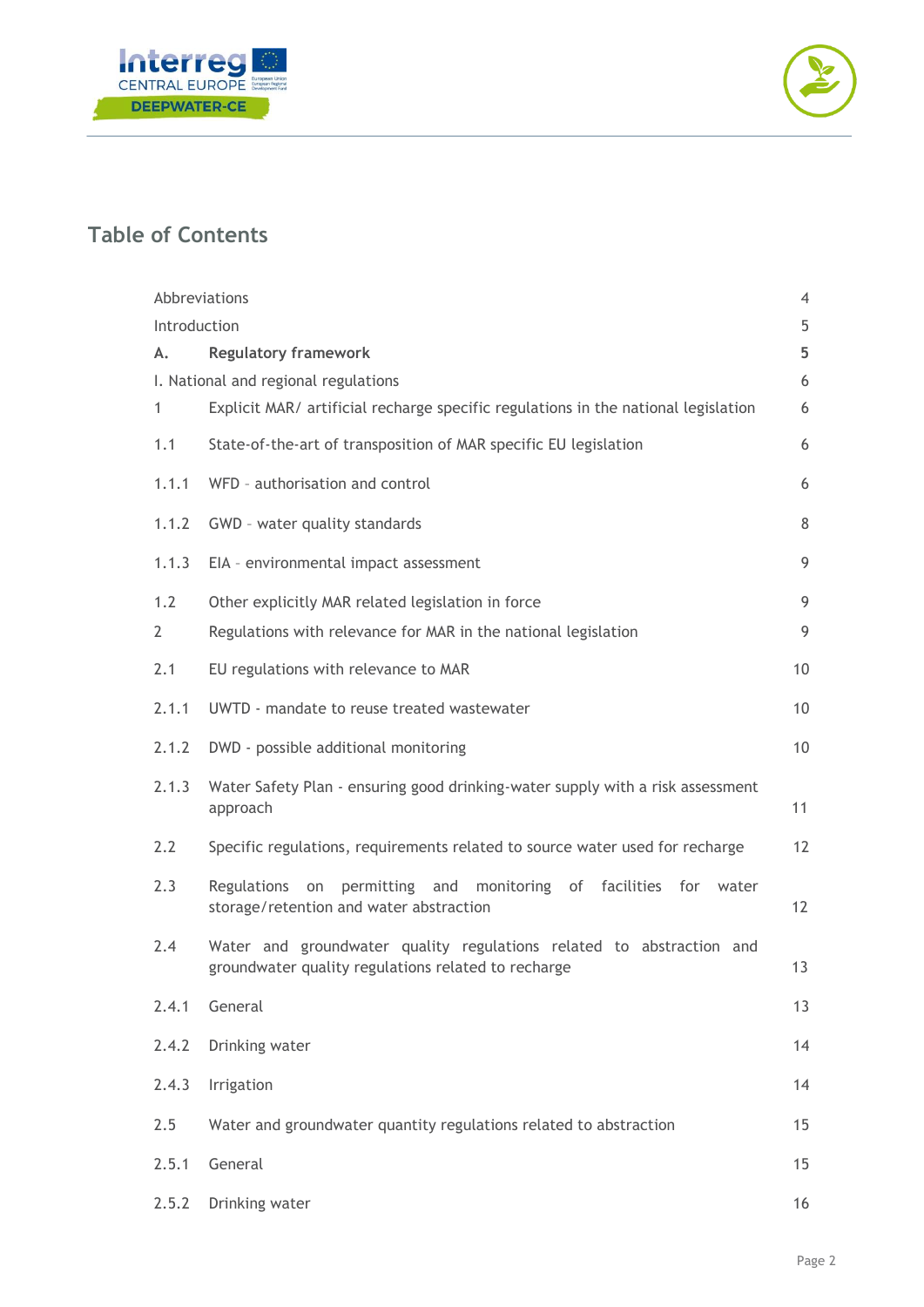



| 2.5.3      | Irrigation                                                                                              | 16       |
|------------|---------------------------------------------------------------------------------------------------------|----------|
| 2.6        | Monitoring requirements                                                                                 | 17       |
| 2.6.1      | Quantitative monitoring                                                                                 | 17       |
| 2.6.2      | Qualitative monitoring                                                                                  | 18       |
| 2.7        | Other environmental and risk management related regulations with a relevance<br>for MAR systems         | 20       |
| 2.7.1      | Environmental                                                                                           | 20       |
| 2.7.2      | Risk management                                                                                         | 21       |
| 2.7.3      | Financial                                                                                               | 21       |
| 2.7.4<br>3 | Other<br>MAR in national water strategies and river basin management plans                              | 21<br>21 |
| 3.1        | <b>Explicitly MAR related measures</b>                                                                  | 22       |
| 4          | Local level MAR related regulations                                                                     | 24       |
| 5          | Soft rules related to MAR planning, development and operation                                           | 24       |
| В.         | Institutional framework and stakeholders                                                                | 24       |
| 6          | Institutions in charge of MAR licencing and control                                                     | 24       |
| 7          | Institutions in charge of water quality control                                                         | 25       |
| C.         | <b>Conclusions</b>                                                                                      | 25       |
| 8          | Good policy practice on MAR in the DEEPWATER-CE PP countries in CE                                      | 25       |
| 8.1        | Italian legislation                                                                                     | 25       |
| 8.2        | Examples from the PP countries                                                                          | 27       |
| 8.2.1      | Good policy practice learned from MAR applications in the Hessian Ried area                             | 28       |
| 8.2.2      | Good policy practice learnt from the RBF systems of Szentendre and Csepel Islands 28                    |          |
| 8.2.3      | Good policy practice learnt from MAR operations at Borsodszirák and<br>Bátonyterenye infiltration ponds | 29       |
| 8.2.4      | Good policy practice learnt from RBF operations                                                         | 29       |
| 8.2.5      | Good policy practice learnt from MAR operations in Žitný ostrov at the Danube<br>River                  | 30       |
| 8.2.6      | Good policy practice learnt from MAR practice in Croatia                                                | 30       |
| 9          | Gaps in MAR related legislation in the DEEPWATER-CE PP countries in CE                                  | 30       |
| References |                                                                                                         | 31       |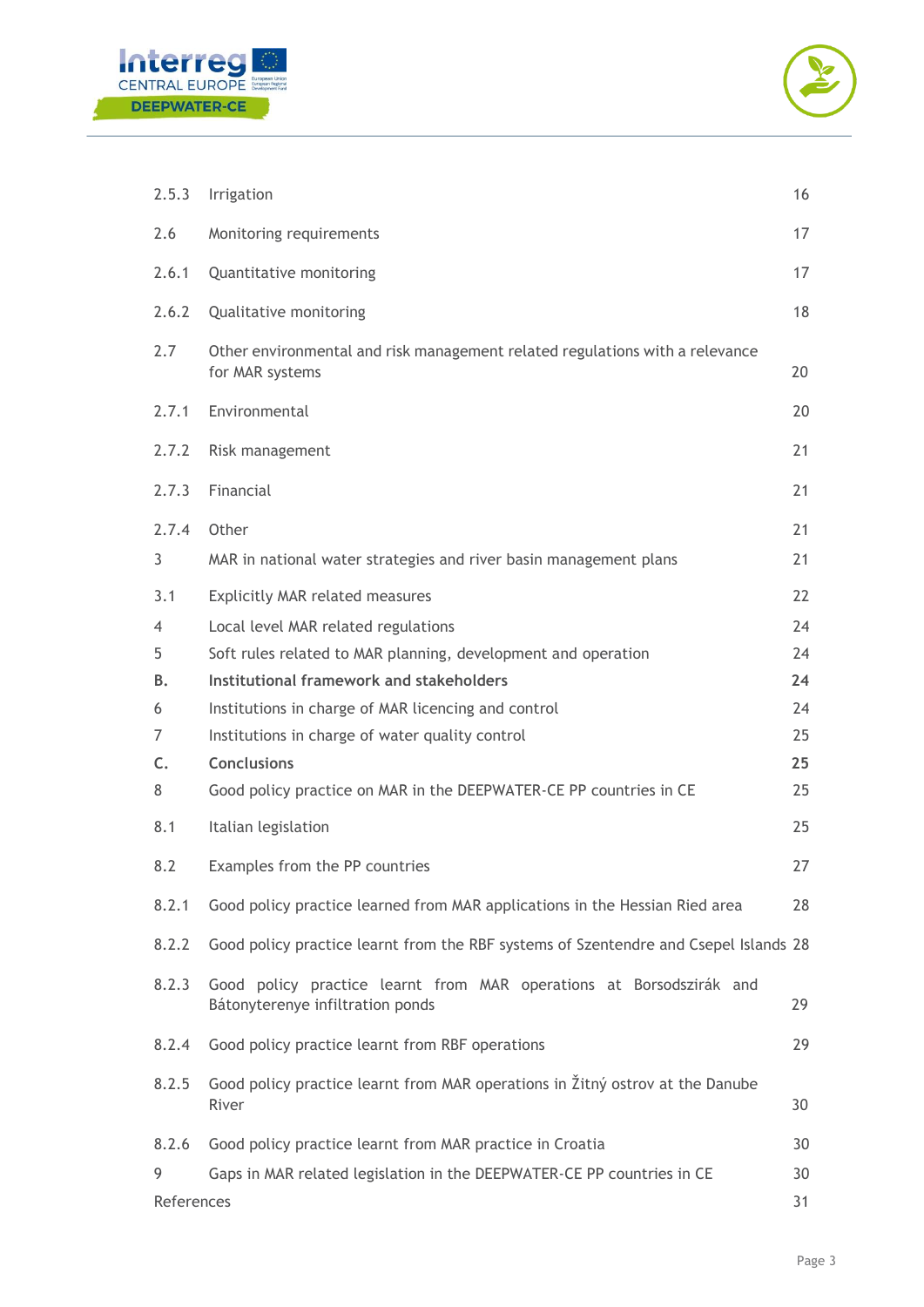



# <span id="page-4-0"></span>**Abbreviations**

| AP           | <b>Associated Partner</b>                                                        |
|--------------|----------------------------------------------------------------------------------|
| <b>CE</b>    | Central European                                                                 |
| <b>DWD</b>   | <b>Drinking Water Directive</b>                                                  |
| EIA          | Environmental Impact Assessment                                                  |
| GW           | Groundwater                                                                      |
| <b>GWB</b>   | <b>Groundwater Body</b>                                                          |
| GWD          | <b>Groundwater Directive</b>                                                     |
| <b>HACCP</b> | Hazard Analysis and Critical Control Points                                      |
| LAWA         | German Working Group of the Federal States on Water Issues (relevant to Germany) |
| <b>MAR</b>   | Managed Aquifer Recharge                                                         |
| <b>PGWWP</b> | State Water Holding "Polish Waters" (relevant to Poland)                         |
| <b>PoM</b>   | Programme of Measures                                                            |
| <b>PP</b>    | Project Partner                                                                  |
| <b>RBD</b>   | <b>River Basin District</b>                                                      |
| <b>RBF</b>   | <b>Riverbank Filtration</b>                                                      |
| <b>RBMP</b>  | River Basin Management Plan                                                      |
| <b>SHMI</b>  | Slovak Hydrometeorological Institute                                             |
| <b>UWTD</b>  | Urban Wastewater Treatment Directive                                             |
| <b>WFD</b>   | Water Framework Directive (relevant to the European Union)                       |
| <b>WLA</b>   | Water Law Act (relevant to Poland)                                               |
| WQ           | <b>Water Quality</b>                                                             |
|              |                                                                                  |

WSP Water Safety Plan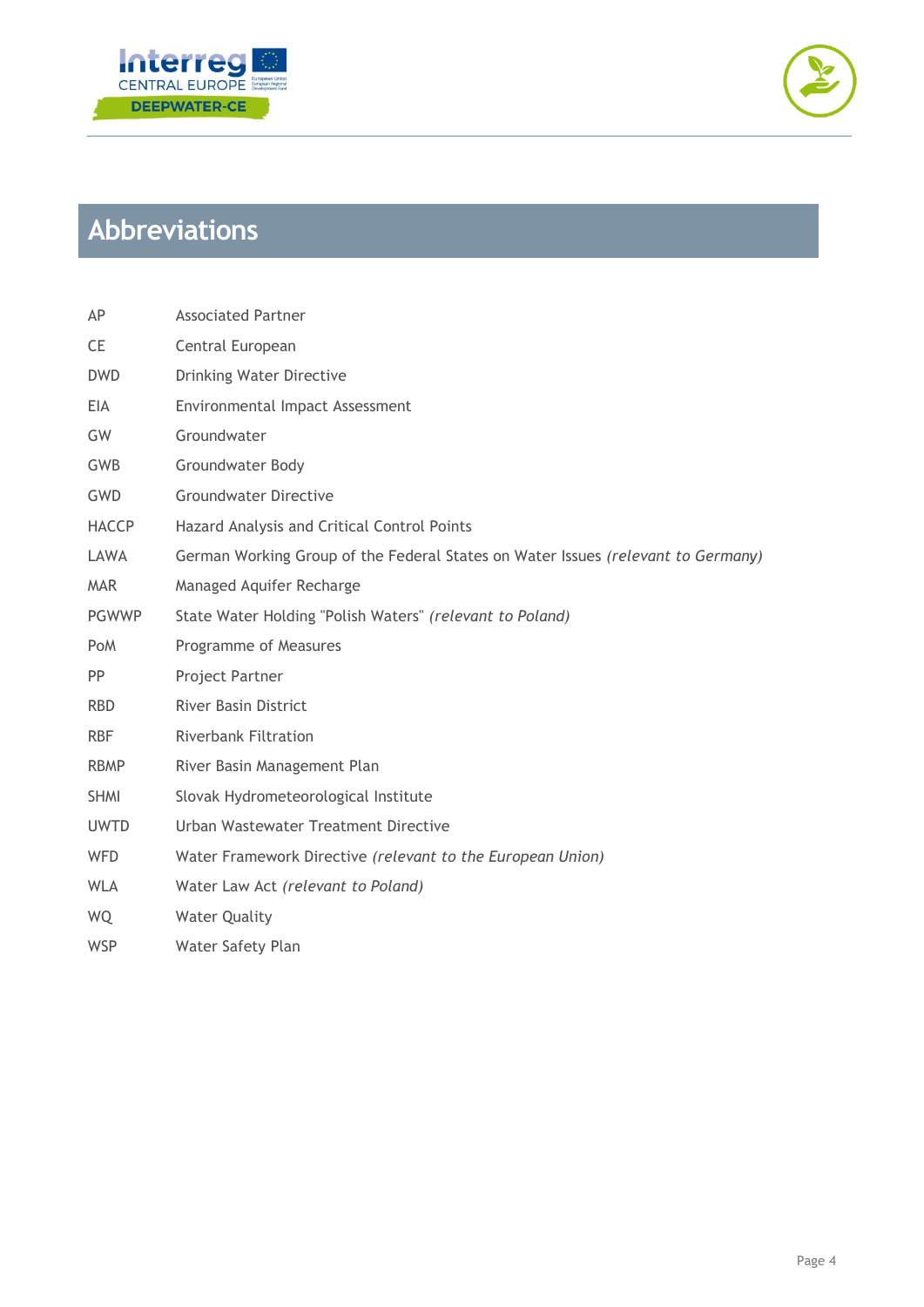



# <span id="page-5-0"></span>**Introduction**

This comparative transnational report on the legislation and policy of managed aquifer recharge (MAR) is the output of WP4 work package of the DEEPWATER-CE project on the legislation and regulation of MAR in the project partner (PP) countries Germany, Hungary, Poland, Slovakia and Croatia. The report is based on the questionnaires survey of D.T4.1.1, completed by each PP country and contains also contribution from the Italian associated partner (AP). Therefore, deliverable D.T4.1.1 should be referred as the documentation of complete, and detailed survey results. The current status of legislation on MAR in the DEEPWATER-CE PP countries is evaluated by the overview and comparison of the three main pillars of legislation and policy environment which need any direct MAR-specific regulations to be established and harmonized for MAR applications [\(Figure 1\)](#page-5-2). The pillars are the regulatory framework (including national and regional legislation, as well as, local regulations and soft rules; the institutional framework and stakeholders; good practices and gaps. Conclusions are drawn based on the above considerations, in order to further mitigate and harmonize legislation in the central european (CE) countries.



**Figure 1. Component pillars of the legislative environment for policy making**

# <span id="page-5-2"></span><span id="page-5-1"></span>**A. Regulatory framework**

In the European Union in order to fulfil strategic goals within European policy the general governing instruments are the EU Directive and EU Framework Directive. In the Member States of the European Union the European legislation needs to be transposed into the respective national legislation. The national or regional legal instruments are provided by laws and acts, government decrees and ministerial decrees for regulation and implementation.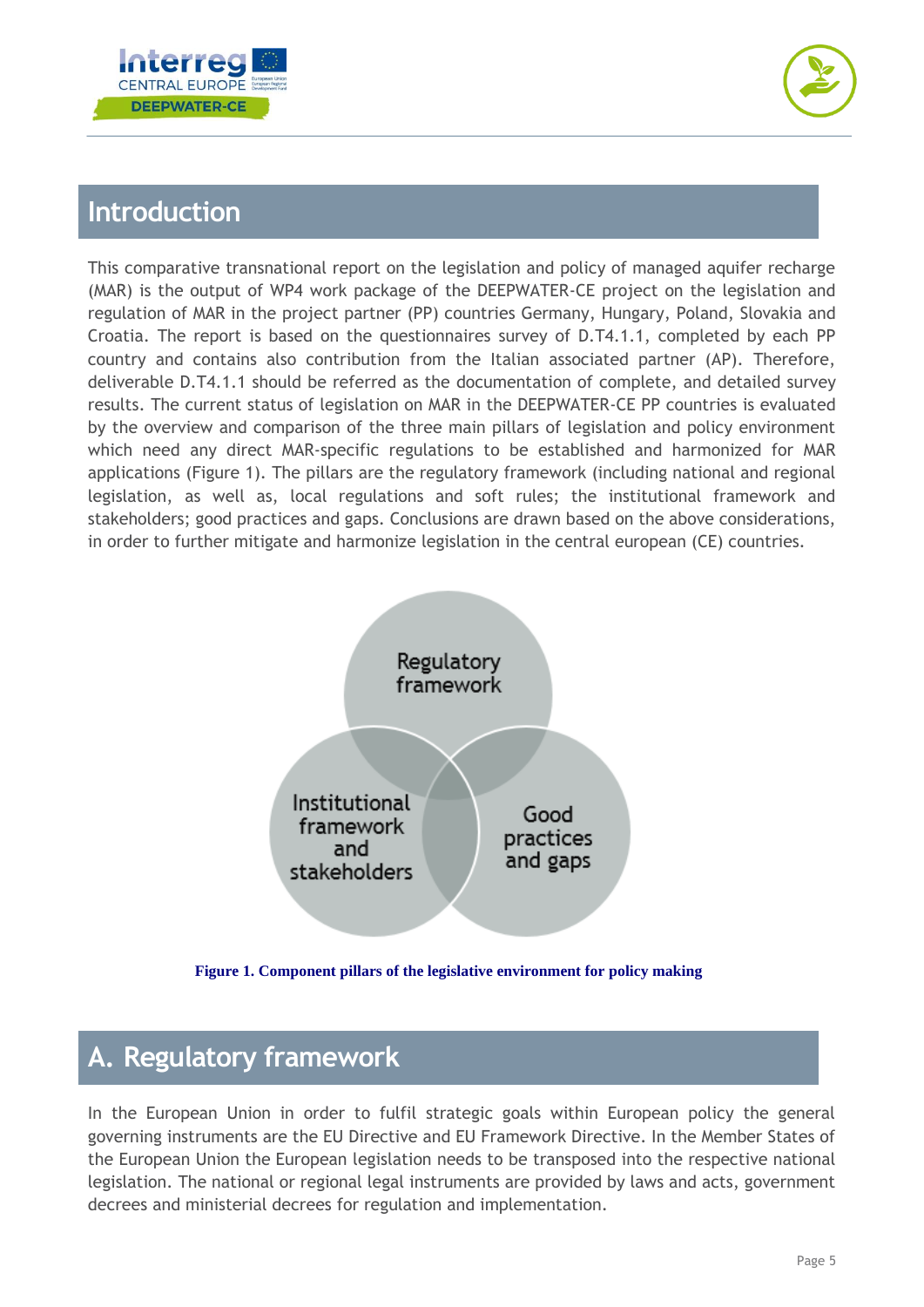



# <span id="page-6-0"></span>I. **National and regional regulations**

## <span id="page-6-1"></span>**1 Explicit MAR/ artificial recharge specific regulations in the national legislation**

The most relevant EU legislation related to the governance of MAR applications in the field of water policy are the Water Framework Directive (WFD, 200/60/EC) and the Groundwater Directive (2006/118/EC) and in environmental policy, the Environmental Impact Assessment Directive (2011/92/EU).

#### <span id="page-6-2"></span>**1.1 State-of-the-art of transposition of MAR specific EU legislation**

Member States are obliged to transpose European Union policies into national legislation, with specific conditions and deadlines for its successful implementation. European legislation is explicit about Managed Aquifer Recharge (MAR)/artificial recharge. These specific regulations are included in the above groundwater, wastewater, environmental related directives and the water framework directive which need to be transposed into national legislation in a harmonised way. These are summarized in [Table 1.](#page-7-0)

#### <span id="page-6-3"></span>1.1.1 WFD – authorisation and control

The article 11(3f) of WFD states that "controls, including a requirement for prior authorisation of artificial recharge or augmentation of groundwater bodies are mandatory. The water used may be derived from any surface water or groundwater, provided that the use of the source does not compromise the achievement of the environmental objectives established for the source or the recharged or augmented body of groundwater. These controls shall be periodically reviewed and, where necessary, updated".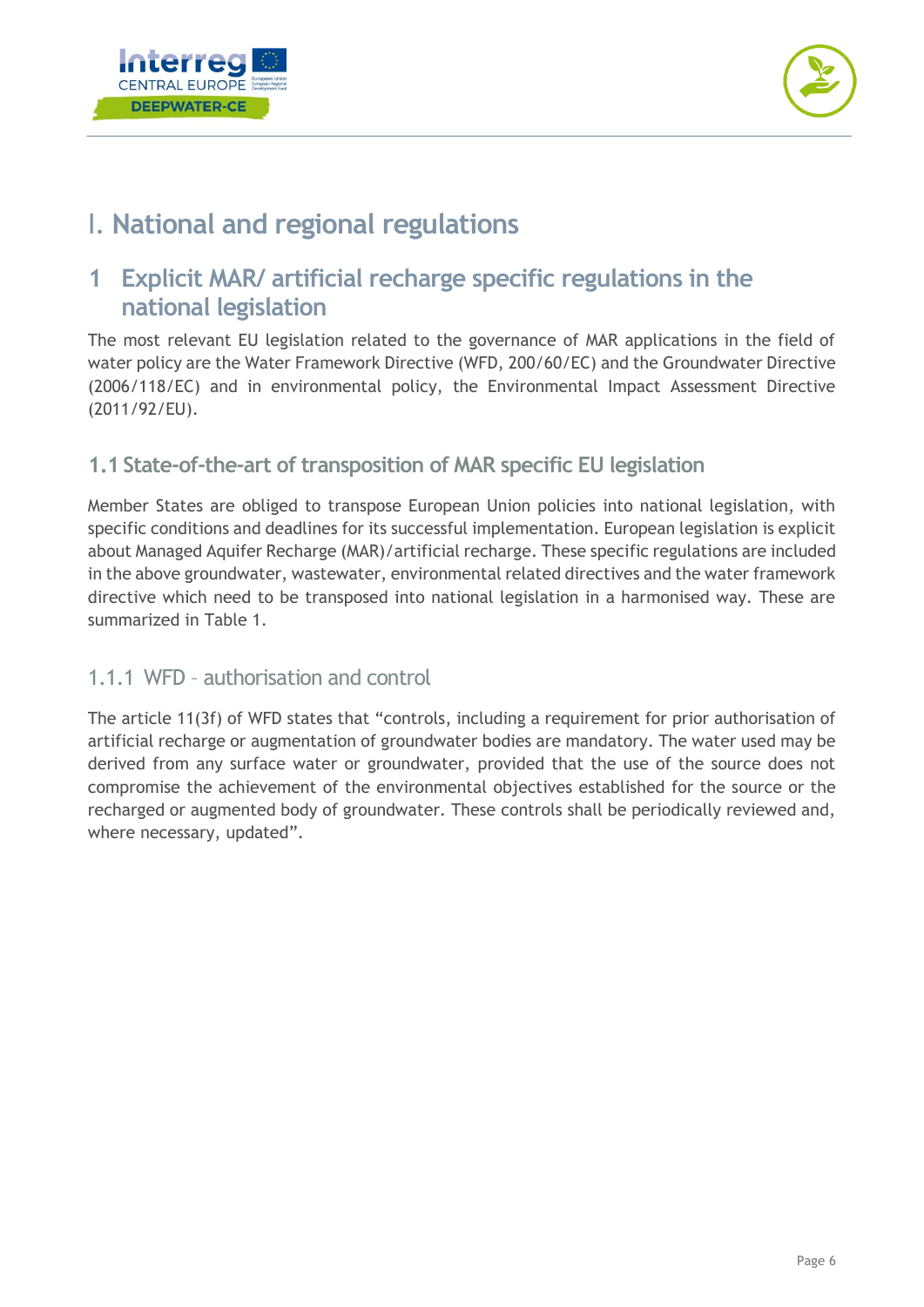



| <b>Explicit MAR specific regulations</b>                                                                                                                                                                      | <b>Regulatory issues</b>                                                                                                                                                                     | Germany | Hungary | Poland | Slovakia | Croatia |
|---------------------------------------------------------------------------------------------------------------------------------------------------------------------------------------------------------------|----------------------------------------------------------------------------------------------------------------------------------------------------------------------------------------------|---------|---------|--------|----------|---------|
| MAR (artificial recharge) related<br>EU regulations transposed into<br>national and/or regional<br>legislation and (WFD, GWD, EIA)                                                                            | Prior authorisation of artificial recharge or<br>augmentation of GW bodies (rules regulating the<br>MAR-specific permitting procedure as prescribed<br>in WFD)                               |         |         |        |          |         |
|                                                                                                                                                                                                               | Periodical review and update of controls of<br>artificial recharge or augmentation of GW bodies<br>(rules regulating the MAR-specific control/<br>monitoring regime as prescribed in the WFD |         |         |        |          |         |
|                                                                                                                                                                                                               | EIA requirement for artificial groundwater<br>recharge schemes (larger than 10M m3)                                                                                                          |         |         |        |          |         |
|                                                                                                                                                                                                               | WQ standards set specifically for MAR schemes<br>for water to be injected or infiltrated (source<br>water)                                                                                   |         |         |        |          |         |
|                                                                                                                                                                                                               | WQ standards for the GW body (receiving<br>medium)                                                                                                                                           |         |         |        |          |         |
| Any other direct MAR-specific<br>regulations besides the above EU<br>legislative requirements, in<br>national/ regional legislation that<br>explicitly refer to artificial<br>recharge (but not reinjection)? |                                                                                                                                                                                              |         |         |        |          |         |

#### <span id="page-7-0"></span>**Table 1. Regulatory framework – transposition of explicit MAR specific EU regulations into national and regional regulations in the DEEPWATER-CE PP countries**

WFD is transposed into national legislation by acts in all PP countries. These are the Federal Water Acts in Germany, the Water Management Act in Hungary, the Water Law Act in Poland, Water Act in Slovakia, and Ordinance on Content of River Basin Management Plan in Croatia.

In **Germany**, the transposition of prior authorisation into regional legislative instruments is also implemented, as there are 16 different Länder laws, based on the German federal system. Even with the national laws in place the Länder have some specific rights to adapt them. For example, according to the Bavarian Court of Administration, MAR can only be allowed, if there is an improvement to the water management situation. Groundwater quality values shall be achieved nation-wide based on the Federal Water Act and are defined in the Groundwater Ordinance. Regarding periodical review and update of controls of artificial recharge or augmentation of GW bodies in Germany, Wastewater Ordinance and Groundwater Ordinance provide the legal basis and also recommendations of the German Working Group of the Federal States on Water Issues (LAWA) are accounted for. In **Hungary**, there are several Government decrees exist for the implementation of the Water Act. These regulations also set out conditions with respect to ground water, geological media and pollutant, and also MAR related interventions and make it subject to official water protection authorization; interventions for achieving good status of groundwater. Since environmental objectives can be implemented only by concerning prior environmental protection measures, using the best available technology, it is the river basin management plan (RBMP) that harmonizes the measures, tasks, and programs for coherent implementation in order to reach and sustain good status of water. The respective legislation in **Poland,** considers MAR as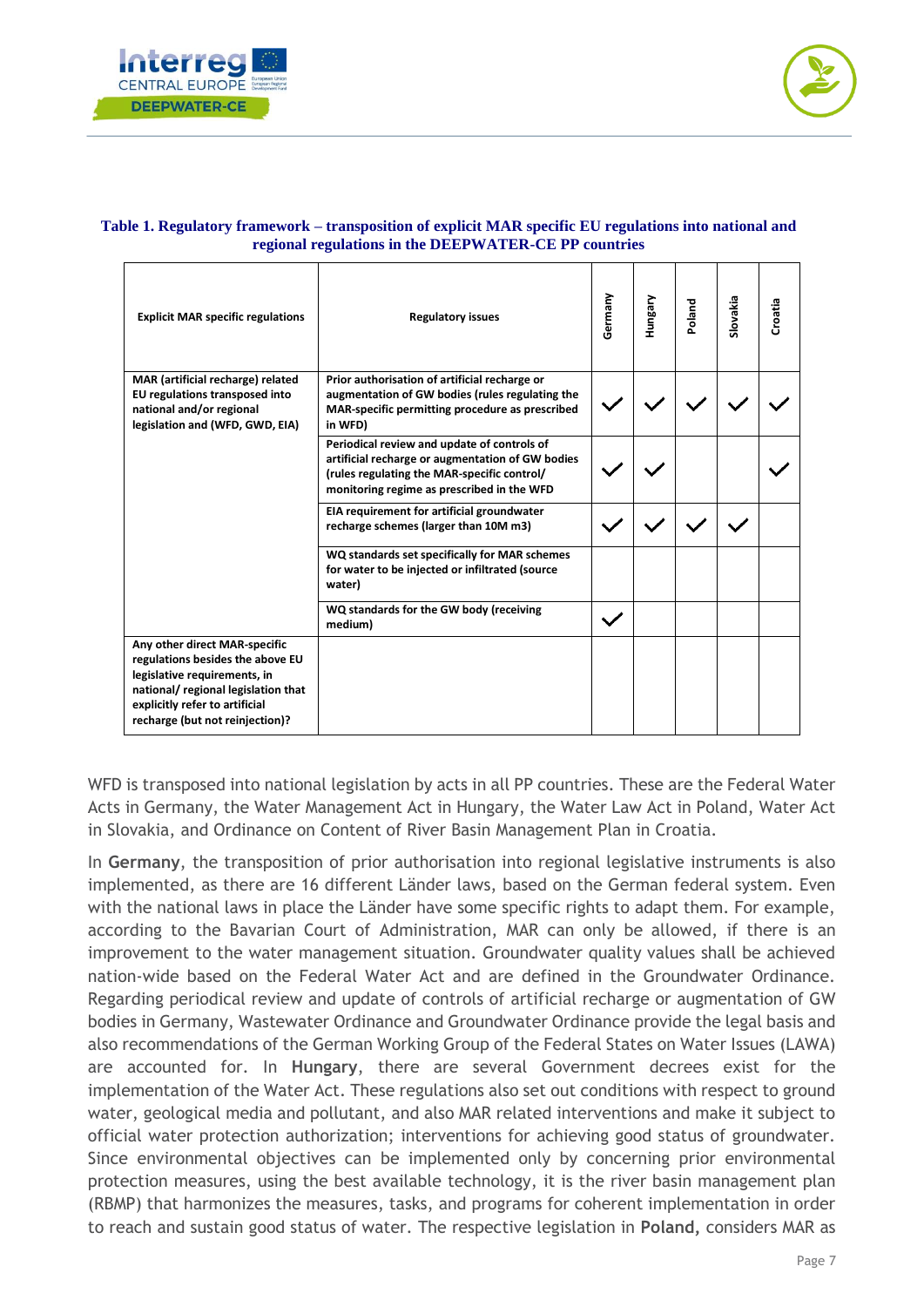



a specific use of water, i.e. it is the use of water beyond the common or ordinary use. The RBMP assumes limitation of artificial groundwater recharge with respect to obligations on the achievement of environmental objectives. The construction of devices for water transfers or artificial groundwater recharge requires obtaining prior authorisation (water-legal assessment). In the RBMPs the artificial restoration of resources is taken into account by the characterisation of GWBs and for the identification of significant anthropogenic effects. From the point of view of WFD transposition, important is the regulation on the detailed scope of the development of water management plans in river basin districts. According to this, the artificial restoration of resources needs to be taken into account during the characterisation of GWBs, as specified in the annexes. In **Slovakia,** specific permission is required for the artificial increase of groundwater amount using the surface water, according to the MAR related content of the National Law. For water quality implications the Water Act requires recording of data on amounts and water quality in respective water bodies including their influencing by human activities in places of artificial increase of groundwater amounts. In **Croatia** as a result of the transposition of EU legislation RBMP is implemented. Measures to control groundwater recharge are not foreseen in the recent RBMP, since no activities are carried out in the Republic of Croatia that would result of groundwater recharge. However, as a result of the process of strategic impact assessment of the RBMP, e.g, the forestry sector introduced 3 measures to establish control over the maintenance of a favourable connection between surface and groundwater in floodplain forest areas. In the annexes of the Ordinance on content of RBMP, however the methodology for the characterisation of the groundwater body is included.

#### <span id="page-8-0"></span>1.1.2 GWD – water quality standards

Regarding water quality (WQ) standards, there are no such standards set specifically for MAR schemes (not generally for GW) in the PP countries, neither the terms "source water" and "receiving water" are defined.In the German regulations, as it is not allowed to have a negative impact on WQ, the limit values defined in the Federal Water Act and in the Groundwater Ordinance apply. Hence, for sulphate, arsenic, cadmium, lead, quicksilver, ammonium, chloride, as well as, for tri-and tetrachloroethylene limit values were defined. For nitrate, and pesticides, their metabolites, degradation and reaction products values from 2006/118/EG were taken (for nitrate (50 mg/l) and pesticides and respective compounds (0.1 µg/l each and 0.5 µg/l in total). Therefore, the German Working Group of the Federal States on Water Issues (LAWA) has developed recommendations/soft rules based on the regulation 2008/105/EG for insignificant threshold values. When implementing a MAR scheme, these values can be used to justify the injection or infiltration of water. Water quality (WQ) standards for source water are defined indirectly, as it is not allowed to have a negative change in WQ dueinjection of water into the aquifer e.g. through MAR. Also, according to the German Ordinance on soil protection and contaminated sites, it has to be checked if recharging water exceeding certain threshold values. The measurements shall be taken in the transition between unsaturated to saturated zone. Hence, the accepted value from contaminated sites reaching groundwater is defined here. Overview on values that have to be checked when recharging water passes from unsaturated to saturated zone is given based on the ordinance on soil protection and contaminated sites. Water quality (WQ) standards for receiving medium are based on the values defined in the Water Framework Directive.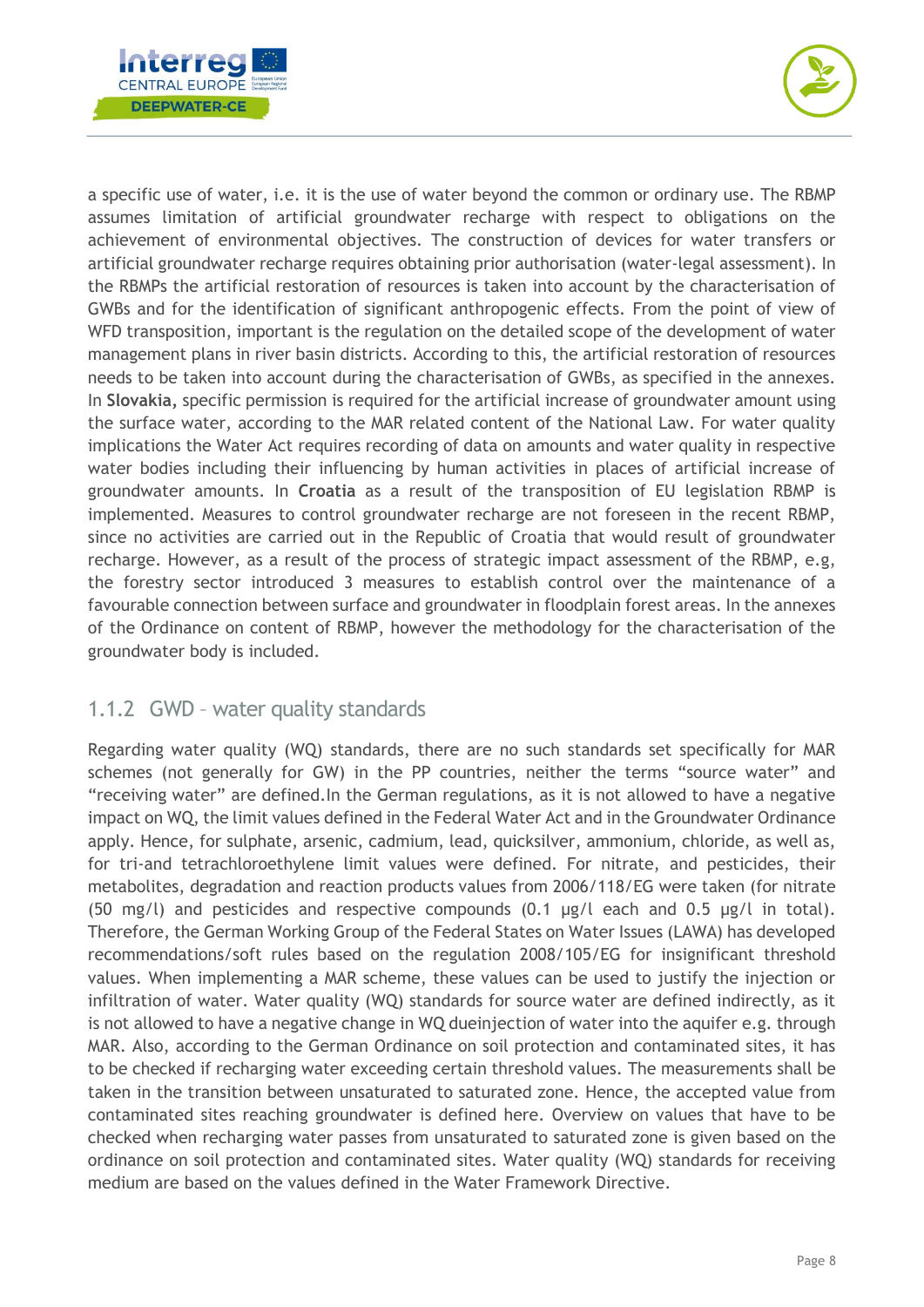



#### <span id="page-9-0"></span>1.1.3 EIA – environmental impact assessment

The article 11 of the Annex I of the EIA Directive states that "groundwater abstraction or artificial groundwater recharge schemes where the annual volume of water abstracted or recharged is equivalent to or exceeds 10 million cubic metres" are subject to an EIA.

In **Germany** the Environmental Impact Assessment Act is the transposing national legislation instrument. As, as it is not allowed to have a negative change in WQ due to MAR, compliance with this needs to be proved, as well. In **Hungary,** the attachments of the transposing legislation contain the list and conditions of activities where environmental impact assessment is needed. Similarly, in **Poland** the respective regulation stipulates that devices or sets of devices enabling the intake of groundwater or artificial groundwater supply systems, with a water intake capacity of not less than 1110 m3/h, are classified as projects that can always have a significant impact on the environment and require an EIA report. On the other hand, devices or sets of devices enabling the intake of groundwater or artificial groundwater supply systems, other than those listed above, with a water intake capacity of not less than 10 m3/h, were classified as projects that may have a potential impact on the environment. In **Slovakia** the regulation stipulates that wells enabling the abstraction of groundwater or artificial groundwater recharge, with a water abstraction capacity of not less than 10 million of m3/year, are classified as projects that can always have a significant impact on the environment and require an EIA report. On the other hand, wells enabling the abstraction of groundwater or artificial groundwater recharge with a water abstraction capacity from 3 million m3/year to 10 million m3/year, are classified as projects that may have potential impacts on the environment and should undertake the process of determining whether the projects shall be made subject assessments.

#### <span id="page-9-1"></span>**1.2 Other explicitly MAR related legislation in force**

Besides the above mentioned, EU legislative requirements, there are no other MAR-specific regulations in the national/regional legislation that explicitly refer to artificial recharge (but not reinjection) in the PP countries.

## <span id="page-9-2"></span>**2 Regulations with relevance for MAR in the national legislation**

In addition to the legislative instruments having explicit MAR regulations, there are some other regulations, such as, the Urban Wastewater Treatment Directive or the Drinking Water Directive, which can be of relevance for MAR. These regulations need to be accounted for, together with the other national legislative instruments, which regulate facilities for water retentions or abstraction, water quality and monitoring issues of both source water and receiving water for drinking water and irrigation purposes or other end-uses. The relevant EU legislation tools [\(Figure](#page-10-3)  [2\)](#page-10-3), as well as the status of other national legislations which are in compliance with the above specified issues are summarized in Table 2.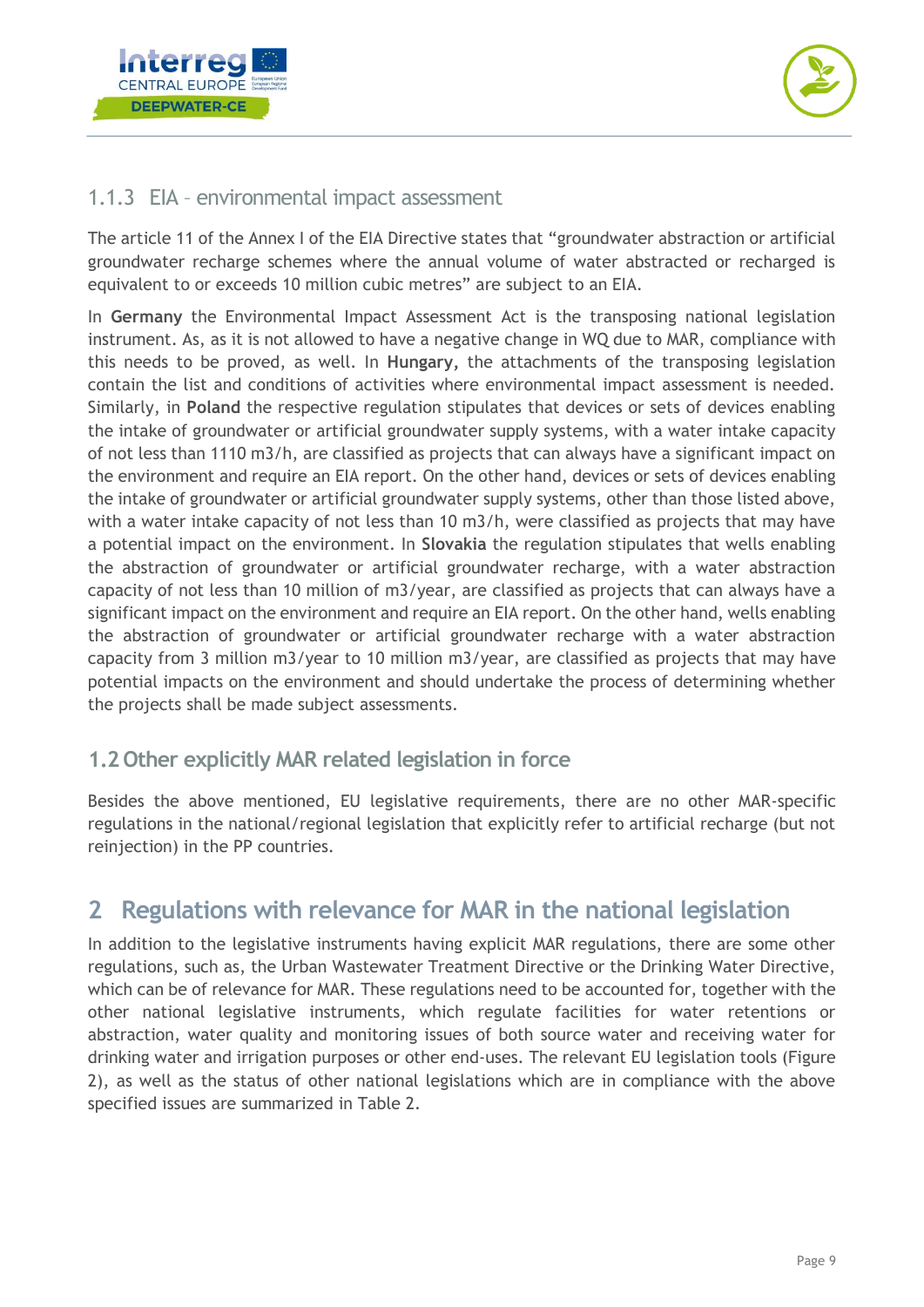





<span id="page-10-3"></span>**Figure 2. Compliences of the most relevant directives (Urban Wastewater Treatment Directive, Groundwater Directive, Water Framework Directive) to the phases of MAR application (modified after Fig. 2 in Miret et al. 2012 (deliverable of the DEMEAU Project)).**

#### <span id="page-10-0"></span>**2.1 EU regulations with relevance to MAR**

#### <span id="page-10-1"></span>2.1.1 UWTD - mandate to reuse treated wastewater

The Urban Wastewater Treatment Directive (UWTD) contains the provision of the legitimacy of water reuse in general and specifically, that treated wastewater shall be reused whenever appropriate (e.g. treated wastewater, as a water source for MAR systems).

However, the UWTD and hence, the transposing national regulations in the PP countries, do not mention MAR. In the **Croatian legislation**, however, the UWTD Ordinance makes it possible, to discharge treated wastewater into the groundwater, its permission is exceptional and specific conditions should be met, also. In **Slovakia**, when giving permission to waste water discharge into surface water, in addition to the general provisions, the following issues are also considered: (i) provision of good status of surface and groundwater, water ecosystems and land ecosystems and (ii) decreasing waste water pollution and possibilities of waste water reuse.

#### <span id="page-10-2"></span>2.1.2 DWD - possible additional monitoring

The Drinking Water Directive (DWD) contains the most stringent limit values for water end-use, thus need to be considered when establishing regulations for possible additional monitoring, in case of MAR systems. Also, DWD does not explicitly define requirements for the source of water. This guidance is transposed into the national legislations of the DEEPWATER-CE PP countries.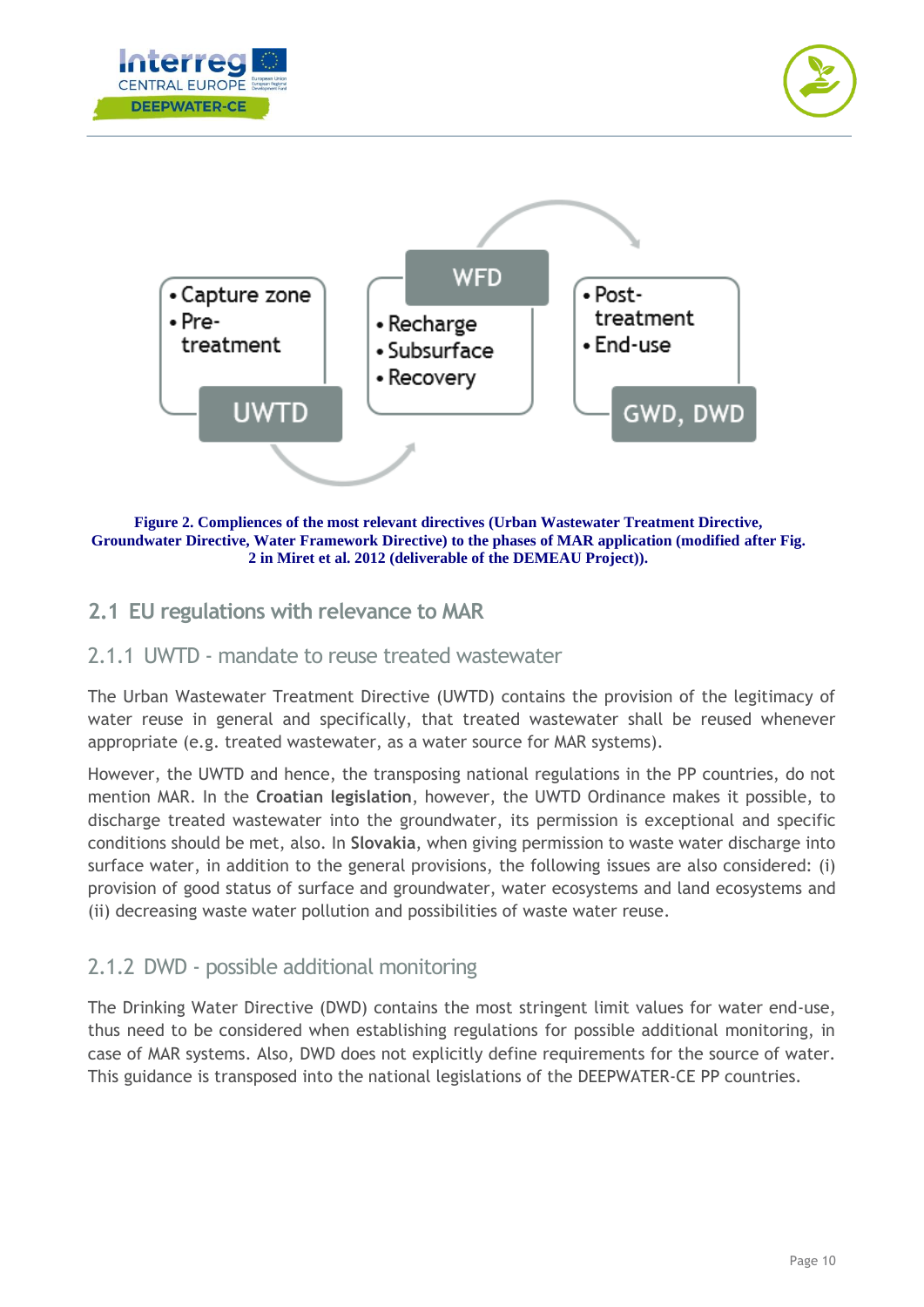



#### **Table 2. Regulatory framework – regulations with relevance for MAR in the national legislation in the DEEPWATER-CE PP countries**

| <b>Regulations with relevance for MAR</b>                                                                                                                                                                                         | <b>Regulatory issues</b>                                                                                                            |         |                |        |          |         |
|-----------------------------------------------------------------------------------------------------------------------------------------------------------------------------------------------------------------------------------|-------------------------------------------------------------------------------------------------------------------------------------|---------|----------------|--------|----------|---------|
|                                                                                                                                                                                                                                   |                                                                                                                                     | Germany | <b>Hungary</b> | Poland | Slovakia | Croatia |
| Regulations with relevance to MAR -<br>transposition of related EU<br>regulations into national legislation                                                                                                                       | Provision of legitimacy of water reuse in general -<br>Treated wastewater shall be reused whenever<br>appropriate (UWTD, 91/271/EC) |         |                |        |          |         |
|                                                                                                                                                                                                                                   | In case of drinking water use (post-treatment,<br>end use) (DWD, 98/83/EC)                                                          |         |                |        |          |         |
|                                                                                                                                                                                                                                   | In case of drinking water use - improved<br>strategies for the control (WSP)                                                        |         |                |        |          |         |
| Legislative instruments that regulate<br>the requirements of source water<br>used for recharge (with possible<br>relevance related to MAR schemes)                                                                                |                                                                                                                                     |         |                |        |          |         |
| If no direct MAR-related regulations<br>for prior authorisation (permitting)<br>and control (monitoring and<br>surveillance) exist specification of the<br>relevant regulations for facilities for<br>water retention/abstraction |                                                                                                                                     |         |                |        |          |         |
| If WQ standards are not regulated<br>specifically for MAR schemes, the<br>regulations for preservation of GW                                                                                                                      | Water and groundwater quality regulations<br>related to abstraction and groundwater quality<br>regulations related to recharge.     |         |                |        |          |         |
| quality is general                                                                                                                                                                                                                | Water and groundwater quantity related to<br>abstraction.                                                                           |         |                |        |          |         |
| Rules for irrigation and drinking water<br>besides water abstraction-related<br>rules with relevance for MAR schemes                                                                                                              | Generally<br>Irrigation<br><b>Drinking water</b>                                                                                    |         |                |        |          |         |
| <b>Groundwater monitoring</b><br>requirements                                                                                                                                                                                     | <b>Quantitative monitoring</b>                                                                                                      |         |                |        |          |         |
|                                                                                                                                                                                                                                   | <b>Qualitative monitoring</b>                                                                                                       |         |                |        |          |         |
| Other legislative/ policy instruments<br>that include specific rules in the<br>indicated fields that might have<br>relevance for MAR schemes,<br>particularly in terms of drinking water<br>supply and irrigation.                |                                                                                                                                     |         |                |        |          |         |

#### <span id="page-11-0"></span>2.1.3 Water Safety Plan - ensuring good drinking-water supply with a risk assessment approach

For ensuring a good drinking-water supply the Water Safety Plan (WSP) provides a risk assessment approach "from source water to the tap water" (eg. from MAR system to the consumer). Partially, the WSP is incorporated into the legislation transposing the DWD (eg. in **Germany**and**Hungary**), thus the improved strategies (water safety guidelines) are fine tuned with the regulations on drinking water. In Slovakia, a separate decree regulates the specifics of drinking water quality, control of drinking water quality, monitoring programme and risk management by drinking water supply, as amended.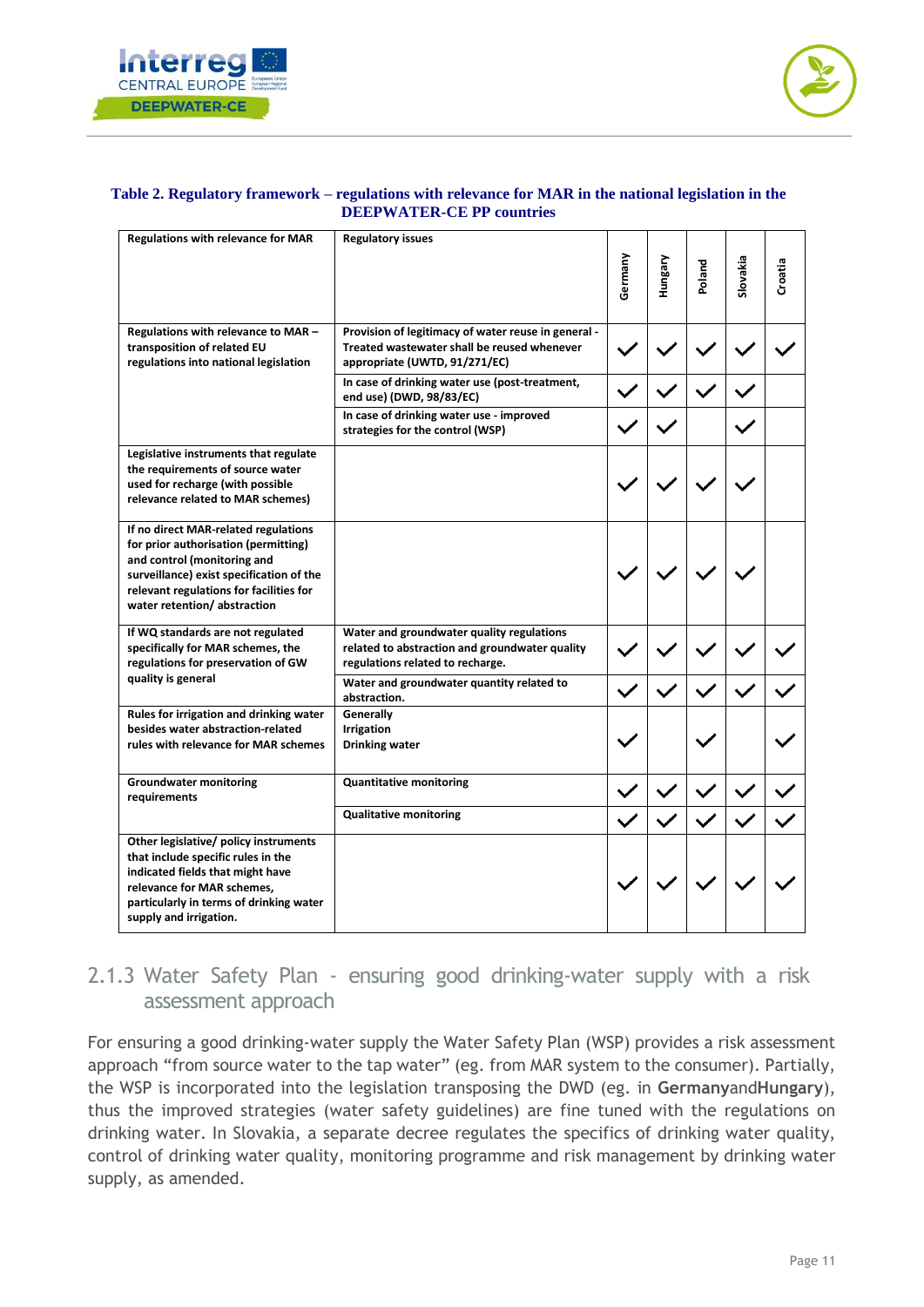



#### <span id="page-12-0"></span>**2.2 Specific regulations, requirements related to source water used for recharge**

As it is mentioned earlier, at section 1.1.2, in **Germany**, for instance, the German Working Group of the Federal States on Water Issues (LAWA) has developed recommendations/soft rules regarding the acceptable threshold values based on the regulation 2008/105/EG. When implementing MAR schemes these values can be used to justify injections or infiltration of water. In **Hungary**, quality protection rules are established to prevent or limit the recharge of pollutants into the groundwater in order to protect and maintain the good qualitative status of groundwater. Environmental preventive measures and technical protection need to be applied, as well. For pollutants listed in annexes of the WFD, it is forbidden in general to recharge directly into groundwater or recharge indirectly into groundwater in areas of increased vulnerability (eg karstic areas, also intermittent rivers). During licencing, controlling of activities or remediation the pollution threshold values defined for groundwater should be considered. For substances with high risk to environment more strict values than defined in the respective regulation can be applied if needed to protect surface water from harmful effects of the activity. Nonetheless, threshold values cannot be stricter than those determined for surface water pollution which is regulated separately. According to legislation in **Poland**, substances particularly harmful to the aquatic environment and the conditions to be met when discharging sewage into waters or soil, as well as discharging rainwater or meltwater into waters or into water facilities, the Water Law Act (WLA) provisions should be followed. The WLA allows the transfer of water from the drainage of mining plants in order to increase groundwater resources, as long as they are unpolluted. The discharge of mine waters is regulated by the Geological and Mining Law and the WLA. Water discharge requires a water permit, in accordance with the WLA. In **Slovakia** sewage water and special water containing dangerous compounds are prohibited to be recharged into groundwater. Sewage water or special water containing contaminants which are not dangerous, but potentially risky for groundwater quality, can be released into groundwater body only under condition that the entry of contaminants will be constrained and no deterioration and significant increasing trend of contaminants in groundwater will occur. Discharging of any kind of water into groundwater must be permitted by the State Water Administration Authority.

#### <span id="page-12-1"></span>**2.3Regulations on permitting and monitoring of facilities<sup>1</sup> for water storage/retention and water abstraction**

In the **German** legislation if permitting and monitoring of facilities for water storage/retention and water abstraction are not specified in the transposed UWTD, GWD, DWD regulations local authorities may decide. Rules on land occupation/expropriation are according to the German Constitution, also Regional legislations define law on this basis (eg. for Bavaria, this is the Bavarian law on expropriation). In **Hungary**, it is the Water Management Act, which contains general regulations related to the utilisation, sustainable use, protection of water in harmonisation with environmental and nature protection regulations. A separate government decree is available on the general rules and regulations on activities and facilities related to the utilisation, management and protection of the water resources. Conditions of water utilisation for irrigation are also specified with regards to permitting and land occupation. Regulations on the protection of

<sup>1</sup>The term 'facilities' is used in this report as an equivalent to 'hydraulic establishment' which is used in the D.T4.1.1 template.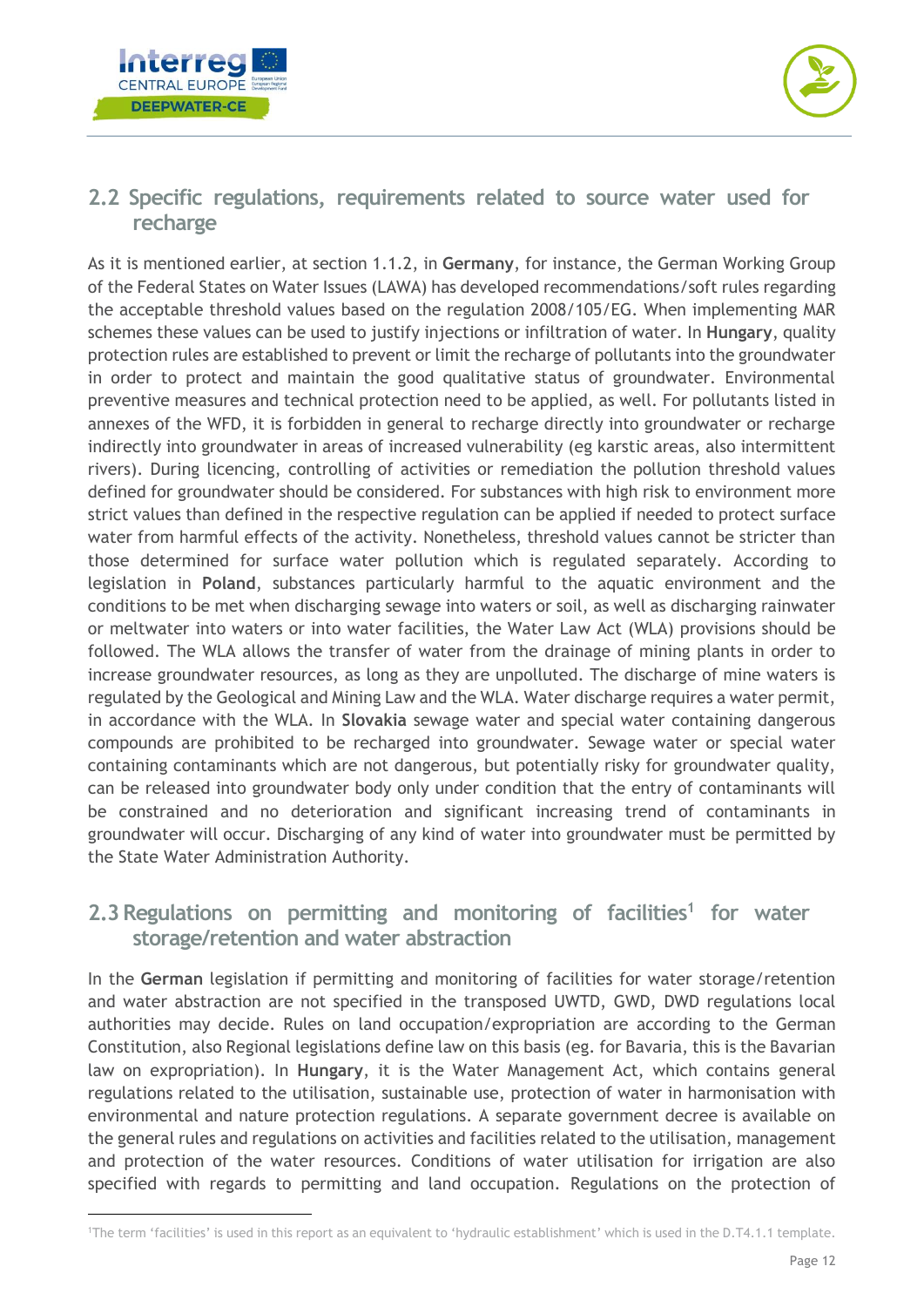



vulnerable water supplies are also considered relevant here, as this regulation establishes the protection measures and the criteria of water protection zones. Also, the regulation on the professional requirements of intervention and water well drilling is relevant. It contains the definition of recharge well, as a facility used for the recharge or direct injection of water into the underground water. It contains regulations on facilities related to the production, recharge and monitoring of underground water, as well as, related rules on waterworks planning, implementation, maintenance, and termination; the conditions and content of documentation; data needed for permitting. In **Poland**, these aspects are mainly regulated by the Water Law Act (WLA). The WLA contains the relevant legislation regarding permitting, monitoring. Permitting is obtained at the request of the applicant in the case of special use of water. Presentation of water licensing legal documents and decision on environmental conditions are needed. Water law permits are issued by the State Water Holding "Polish Waters" authority. In **Slovakia,** rules for licencing and control of hydraulic facilities are regulated in the Water Act. Facilities for discharging sewage water and special water into groundwater are listed in it. A Wide number of rules on their permitting and monitoring are explicitly listed. Pursuant to the Water Act, natural flowing surface water and groundwater are not owned privately, i.e. water is a state property according to the Slovak Constitution. The land can be owned privately, the purchase of the land is governed by general principles under market conditions. The Water Act defines only obligations of landowner, land administrator or land user on which the hydro-amelioration establishments are built. Obligations concern their duty to bear existence of the establishment on their land, to bear the accession of the establishment owner on the land for operation, maintenance, revision or necessary building reconstruction, not to deteriorate the establishment and to announce any establishment failure or repair necessity to the establishment owner. The conditions of water usage are listed in the Permit for Water Usage. Regarding expropriation of land and establishments and on compulsory restriction of ownership the Water Act specifically mentions only roads and highways, harbours as parts of navigation passes, and buildings listed under cultural heritage. Water establishments are not listed in the Water Act.

#### <span id="page-13-0"></span>**2.4 Water and groundwater quality regulations related to abstraction and groundwater quality regulations related to recharge**

#### <span id="page-13-1"></span>2.4.1 General

Water quality (WQ) values are defined in the transposed GWD in **Germany**. Hence for sulphate, arsenic, cadmium, lead, quicksilver, ammonium, chloride, as well as, tri- and tetra-chloroethylene values are defined, for nitrate, pesticides and metabolites values from 2006/118/EG are taken (see also above at section 1.1.2). As it is already summarized above, GWD does not allow deterioration in WQ, and German Ordinance on soil protection and contaminated sites (BbodSchV in **German** legislation) defines threshold values for contaminated water that can reach groundwater. Similarly, to drinking water protection areas, it could be done for MAR schemes for potential pollution to be decreased. Also, In **Hungary,** WQ-related requirements described in the national regulation are transposed from GWD. Accordingly, the indicative list of priority pollutants, which provide major or potential threat and quality requirements for groundwater which should be a minimum condition; for nitrate 50 mg/l; for pesticides 0.1 µg/l; and for total pesticide concentration 0.5 µg/l are listed. Also, for the protection of the geological media and groundwater from pollution, threshold values and limit values for pollutants are defined. In **Poland**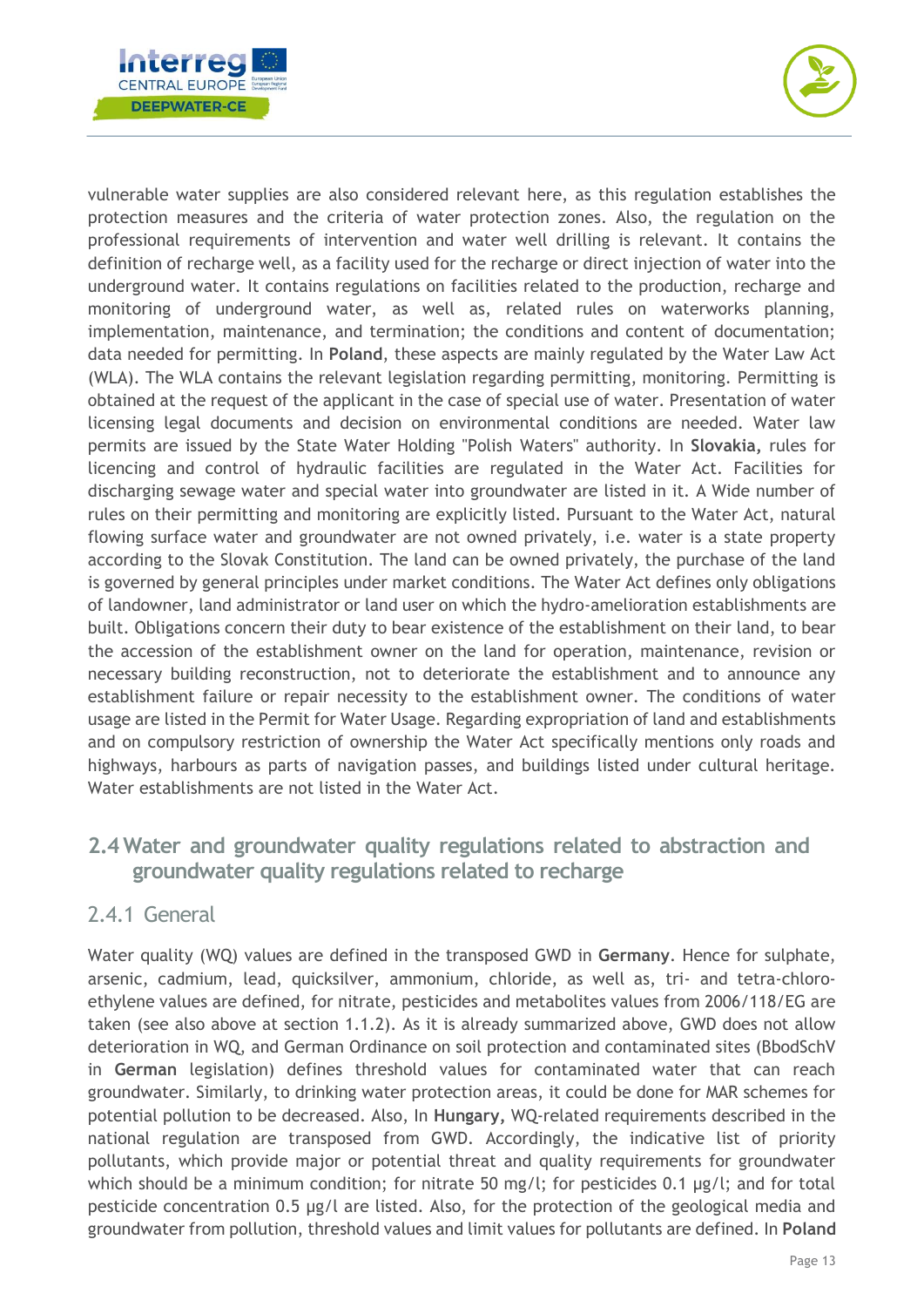



besides the Water Law Act (WLA), there are several regulations in force that are related to WQ. These are regulations (i) on methods of monitoring surface water bodies and groundwater bodies; (ii) on the criteria and method of assessing the status of groundwater bodies; (iii) on the criteria and method of assessing the status of groundwater bodies and (iv) on the detailed scope of the development of river basin management plans. The 2006/118/EC Groundwater Directive (GWD) has been implemented into the WLA. In **Slovakia** also regulations of the Water Act apply. General groundwater quality norms explicitly listed in the Water Act are limits for the concentration of nitrates (50 mg/l) and active substances in pesticides, including their relevant metabolites, degradation and reaction products (0.1μg/l or 0.5 μg/l total), as well as a minimal list of 13 contaminating matters or ions with estimated threshold values. Specific quality norms are listed in state regulations for drinking water supply and irrigation.

#### <span id="page-14-0"></span>2.4.2 Drinking water

Those mentioned above in Section 2.4.1 apply in general in most PP countries. In addition to the aboves, in **Poland**, drinking water aspects are regulated by the Act on collective water supply and collective wastewater disposal and the resulting Regulation of The Minister of Health on the quality of water intended for human consumption. In particular, the maximum contents of the individual components have been defined. However, there can be certain specifications. In **Slovakia** specific quality norms are listed in state regulations for drinking water supply. These are most importantly, regulations (i) on specifics of drinking water quality, control of drinking water quality, monitoring programme and risk management by drinking water supply; (ii) setting up requirements to reach the good water status; (iii) on threshold values and list of groundwater bodies (also threshold values of inorganic and organic pollution are listed). In **Croatia** there is an Ordinance on compliance parameters, methods of analysis, monitoring and water safety plans for human consumption and procedure for keeping the register of legal entities performing public supply activities. Health parameters (microbiological and chemical), indicator parameters (microbiological and chemical) and parameters of radioactive substances in water for human consumption are described besides parameter values, frequency of water sampling for human consumption, sampling methods and points, methods of laboratory testing of water for human consumption, analyses and the number of required water samples for human consumption, monitoring of water for human consumption, risk assessment in the implementation of water monitoring programs for human consumption, safety plans, register of legal entities performing the activity of public water supply.

#### <span id="page-14-1"></span>2.4.3 Irrigation

Those mentioned above in Section 2.4.1 apply in general in most PP countries. In **Slovakia** specific quality norms are listed in state regulations for irrigation, also. This is a Standard Procedure on Water Quality and Irrigation Water.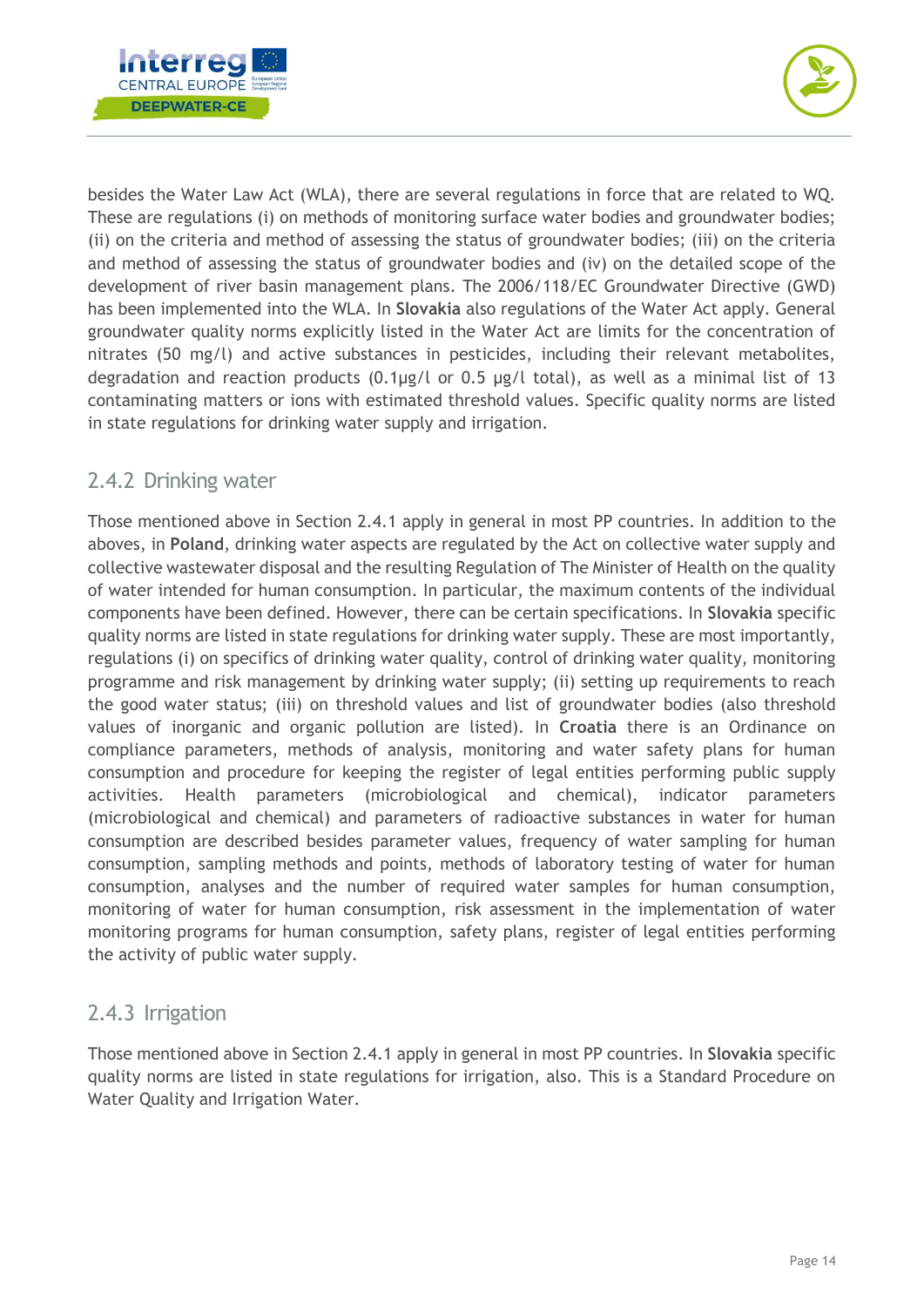



#### <span id="page-15-0"></span>**2.5 Water and groundwater quantity regulations related to abstraction**

#### <span id="page-15-1"></span>2.5.1 General

Regarding water abstraction fee-related rules in **Germany**, in general, 13 of the 16 Länder ask for a fee when water is abstracted. There is rather a difference between extraction of surface and groundwater in abstraction for irrigation or for drinking water supply. E.g. Bavaria does not ask for payment on abstracted water. Instead, the municipalities can then decide on water abstraction fees to cover their costs. The water sector is a public sector. Besides water abstraction-related rules, for irrigation and drinking water the following rules can also be relevant for MAR. The standardization body for the gas and water industry in **Germany** defines soft rules on how the drinking water supply shall be handled. These soft rules are also partly referenced in laws and hence are required to be used. Often this is overlooked by the water authorities because costly certification can be related to the DVGW standards for the planners (engineering offices) and construction companies. However, it could be helpful if these soft rules/handbooks could be implemented for MAR as well.

In **Hungary, in** general, the Water Management Act complies with these issues. Accordingly, for achieving the environmental objectives, conditions for the good quantitative status of groundwater body should be met. Among these, for example, calculated average water abstraction for a longer term (at least 6 years) cannot exceed the quantitative limit value for exploiting water resources of the groundwater body, determined in the RBMP. Also, sustained decrease in water levels and potentiometric heads, as a result of significant water abstraction cannot be more than defined in RBMP. The ecological and chemical status of the connected surface water should not be harmed due to groundwater related reasons or result in failure of environmental objectives. Another condition is that change in direction of water flow due to abstraction, does not cause a significant and sustained trend in the chemical and physical status of groundwater, which would result in the subsequent failure of its environmental objectives. Likewise, no harm should be done, as a result of groundwater abstraction to groundwater dependent terrestrial ecosystems considered in the RBMP. In general, both direct water abstraction and indirect water abstraction need licencing, which is assessed in relation to other abstractions within the groundwater body. These, altogether, should not exceed the quantitative limit value of the water resource utilization, defined in the RBMP. For the purpose of non-drinking water abstraction, groundwater can be used only, if the use of surface water would be of unproportionally high cost (based on cost-benefit analysis), or unreasonable due to natural conditions. The activity cannot harm water quality, and the natural protection capacity of the aquitard on top of the aquifer from which the water is abstracted. The effects of water abstraction on water resources need to be monitored and reported to the authorities by the user, as prescribed in the licence.

In **Poland**, special water use is the use of water beyond the common use of water and ordinary water use, including the use of water from ponds and ditches, water transfers, and artificial groundwater recharge (WLA). Special water use requires a water permit (article 289 of the WLA). The application for a water permit is submitted to the seat of State Water Holding "Polish Waters" (PGWWP). The authority competent to issue the permits is the director of the catchment management board or the director of the regional water management board of the PGWWP. The application must be accompanied by a technical and legal study (prepared by the applicant/ investor) with the date of its implementation and a description of the intended activity.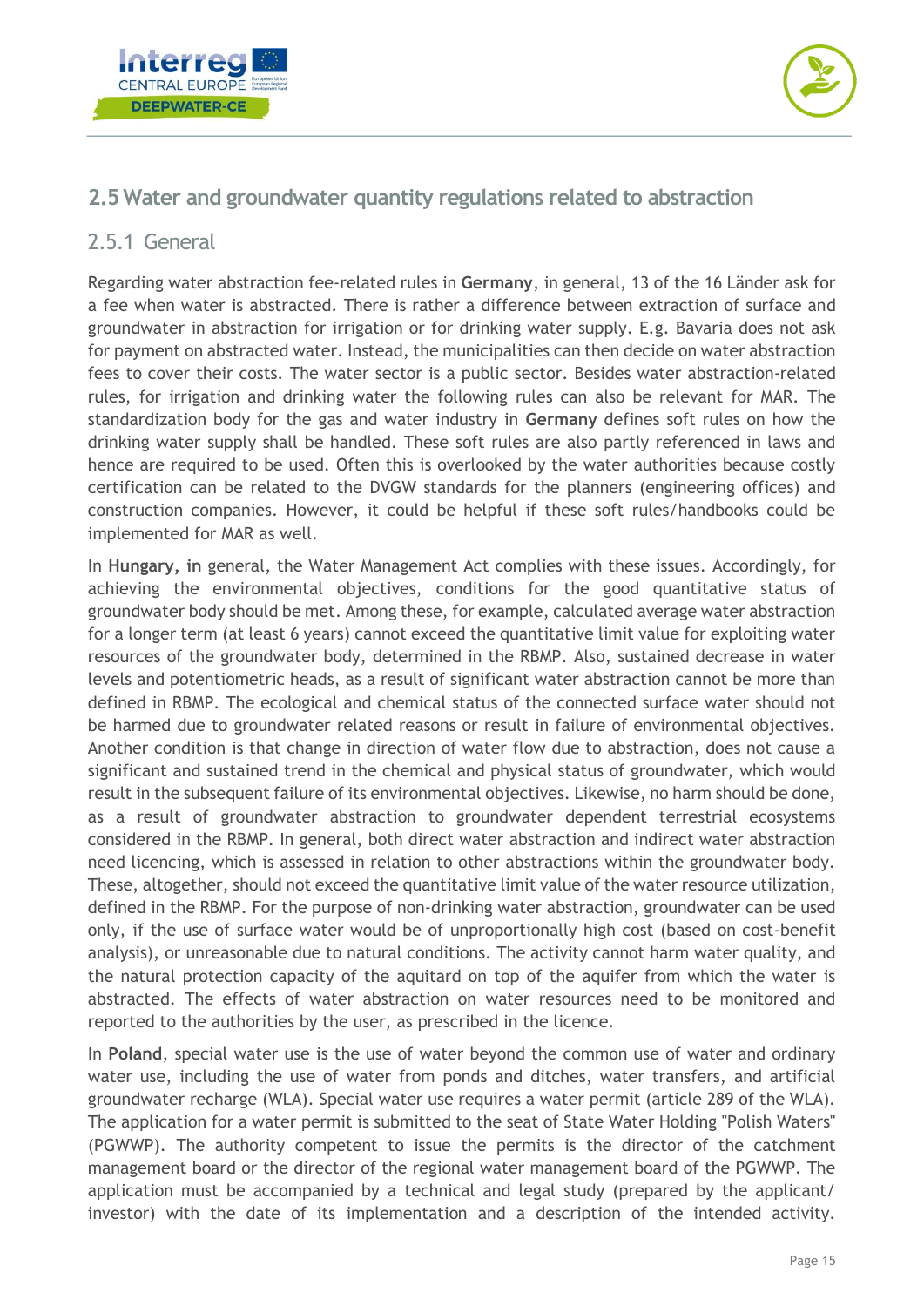



Determination of the impact of the planned water facilities or water use on surface water and groundwater is required, in particular on the condition of these waters and the implementation of the environmental objectives specified for them in the technical and legal study. The issuance of a water permit means the granting of a water permit of the WLA. A water permit may not violate the local development plan, water management plan, protection plans for protected areas. It is valid for no more than 30 years (WLA). Regarding water fees, there are fixed and variable fees. Fixed fees are charged according to the amount of abstracted water relative to the average low surface water flows and available groundwater resources (WLA). In the context of MAR, the use of wastewater for power supply is debatable.

In general, the Water Act regulates water abstraction for both irrigation and drinking water purposes, in **Slovakia**. According to the regulations, groundwater abstraction must be permitted by the State Water Administration Authority. In the permission, both the annual abstraction amount (in the case of abstraction longer than 1 year) and abstraction conditions are stated. The permission is accorded for not more than 10 years. The amount of non-regulated payments, amount of charges and specifics connected to payment for water use. Abstraction fee for agricultural land irrigation is 0.001 EUR per cubic meter, the abstraction fee for public water supply systems was estimated at 0.0332 EUR per cubic meter. Other general requirements exist on price regulation of production, distribution and supply of drinking water by water supply network and wastewater discharge and cleaning by public sewerage. The fee is differentiated for respective groups of purchasers using calculation formulas listed in the respective decree.

#### <span id="page-16-0"></span>2.5.2 Drinking water

Water and groundwater quantity related to abstraction for drinking water purposes is based on the Water Laws of the Länder in **Germany**. In **Hungary** the water abstraction fee related rule for drinking water for public consumers define a base fee according to categories of daily consumed water. For private consumers, there is a drinking water base fee and a water fee proportional to the consumption. In **Poland** for water abstraction for drinking water supply similar regulations apply as for irrigation use, which is that of the Water Law Act (WLA). Variable fees, depending on the amount of water abstracted under a water permit or an integrated permit for water abstraction, treatment and supply. Water abstraction for drinking water supply in **Croatia** is regulated by the Ordinance on conditions for determination of well field area sanitary protection zones. This Ordinance prescribes the conditions for determining the zones of sanitary protection of springs used for public water supply, measures and restrictions implemented in them, deadlines and the procedure for making decisions on the protection of springs. Other general water abstraction requirement with any relevance to MAR which applies is the Law on water for human consumption. This includes section on the health safety of water for human consumption.

#### <span id="page-16-1"></span>2.5.3 Irrigation

Water and groundwater quantity related to abstraction for irrigation purposes is based on the Water Laws of the Länder in **Germany.** In **Hungary** the following rules apply for water abstraction for irrigation. The 4th amendment of the Water Management Act modifies the regulation of water abstraction for irrigation of agricultural land. Regarding water abstraction under certain conditions, instead of licencing the simple provision of relevant, basic information is accepted.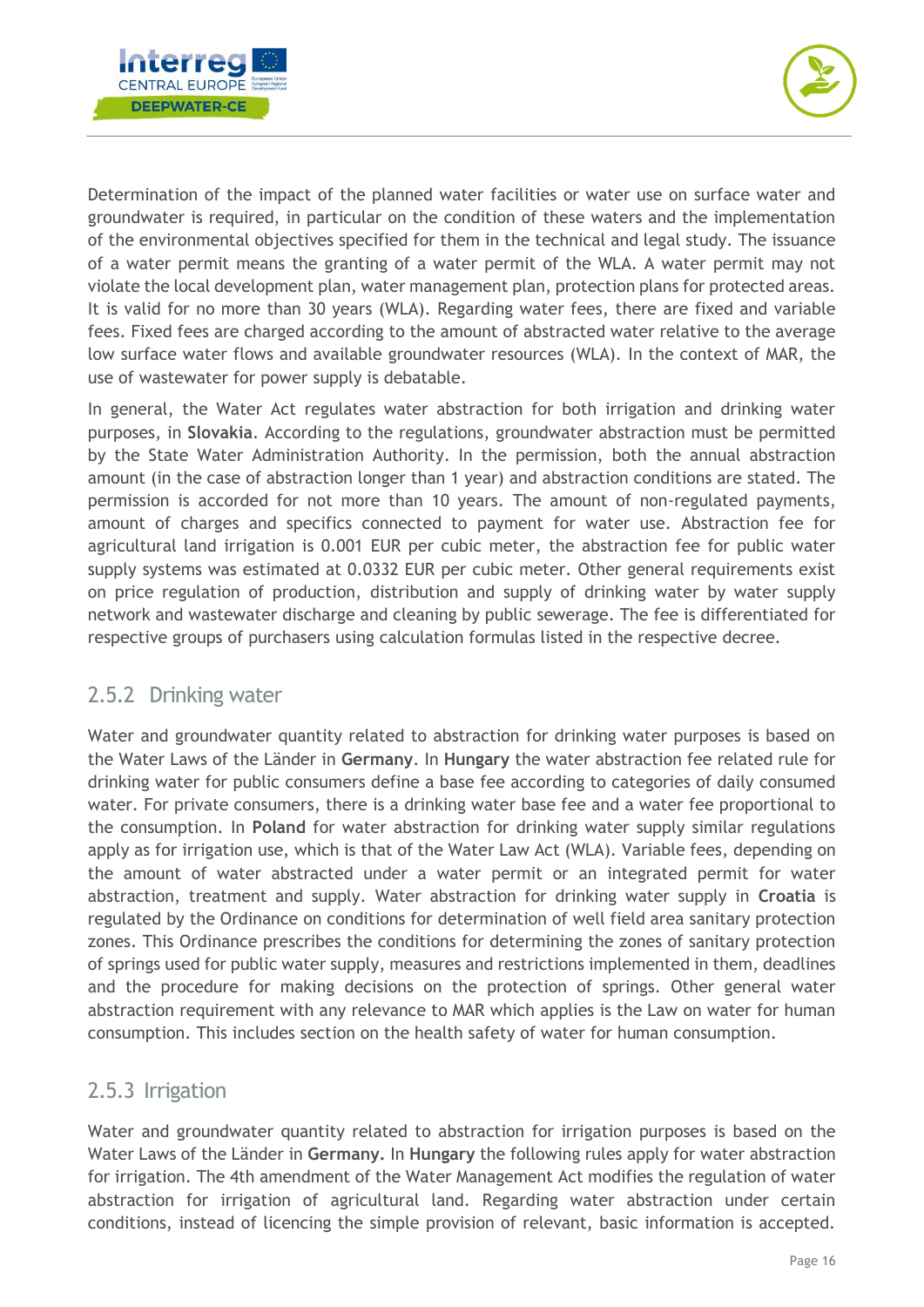



The well for water abstraction, however, can not affect water protection area, water protection zones, karst water and groundwater below the first confining hydrostratigraphic unit. Well depth must be less than 50 m and should not reach the first confining unit, abstracted water must be used only for the land of cultivation and has to be supplied with a water meter. These apply for existing and new wells. Regulations also address the legalisation of illegal wells. In case the above conditions are not met licencing is needed. As for the irrigation water abstraction fee, wells without the need for licensing have no administrative fees. There is a separate regulation for the components and calculation of fees related to agricultural water use. In **Poland** water abstraction for irrigation purposes is regulated by the Water Law Act (WLA), which allows for irrigation of land and crops in the annual average amount of >5 m3/24h only after obtaining a water permit. Regarding water abstraction fees, there are fixed and variable fees. Fixed fee is charged depending on the amount of abstracted water, related to the average low surface water flows and available groundwater resources. The upper levels of fees are variable. Besides the above rules, for agricultural use, wastewater is allowed to be used for irrigation and/or fertilization, restrictions are found in the WLA.

#### <span id="page-17-0"></span>**2.6 Monitoring requirements**

In this section both the quantitative and the qualitative monitoring practices are overviewed in the PP countries, considering regulations with respect to groundwater, drinking water and irrigation water, as well. As it can be seen provisions of the EU legislations are transposed in general. For example, groundwater surveillance and operational monitoring are carried out with similar concepts.

#### <span id="page-17-1"></span>2.6.1 Quantitative monitoring

Quantitative monitoring for groundwater in **Germany** is defined by the WFD (defined values can be found above). For drinking water this is the transposition of the DWD. Routinely defined frequency is defined by produced water and varies as 1-4 per year.

In **Hungary** the quantitative surveillance monitoring program is set according to WFD for groundwater. The quantitative surveillance monitoring enables assessment of quantitative status of the groundwater body, provides data for quantitative status tests, programmes with definition of the water abstraction limit value of the groundwater body, determination of groundwater reserves, controlling; frequency of monitoring should ensure controlling the effects of water abstraction and recharge on groundwater levels. There are two programmes within the quantitative surveillance monitoring, related to water level measurements and measurements of discharges mainly of springs. Water level measurements are carried out at 1692 monitoring points, monitoring frequency is dependent on the groundwater body type. Thermal water is measured monthly, but at least one data is needed yearly, at minimum. Otherwise, the frequency is monthly, in case of shallow groundwater reserves, sampling is needed twice in a week. Discharge measurements are carried out at 114 sampling point, at least once in a year. In certain cases quarterly or monthly. There is documentation available for operating the surveillance and operational monitoring.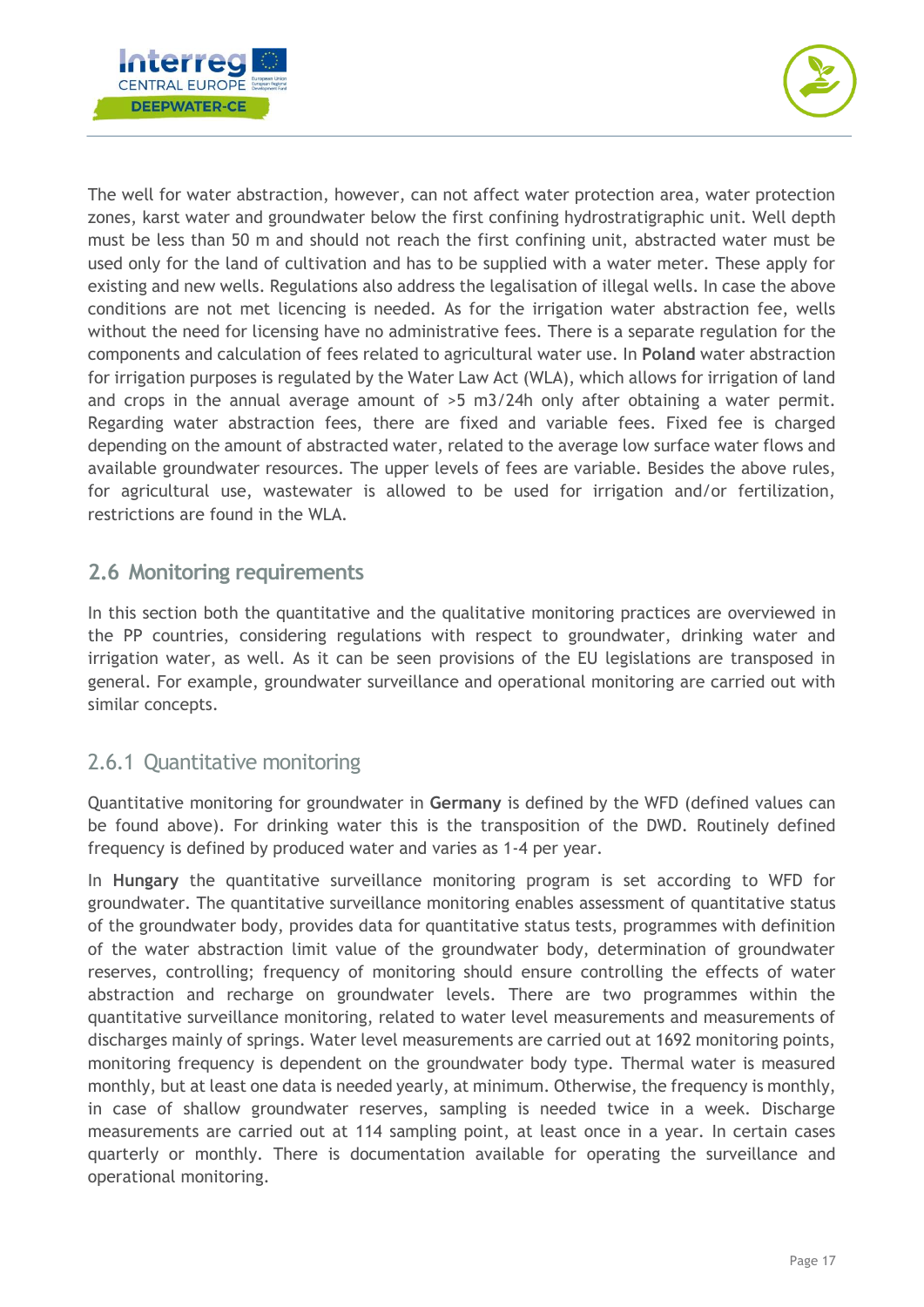



In **Poland** monitoring of the quantitative status of groundwater in terms of measuring the location of the groundwater table is carried out with a frequency sufficient to assess the quantitative status of groundwater bodies, taking into account short-term and long-term variability in the supply of groundwater bodies. The amount of groundwater exploitation is also compared with its established resources.

In **Slovakia** the groundwater quantity monitoring is done in accordance with WFD requirements. The groundwater quantity monitoring network in Slovakia consists of springs monitoring and wells (piezometers) monitoring. Springs are monitored within the primary network. The Monitoring network consists of free flowing as well as captured springs for drinking water use in all main hydrogeological regions of Slovakia. In total, 356 springs were monitored in 2019. Observations at 179 springs are taken weekly. Furthermore, 174 springs were outfitted with automatic and limnigraphic recorders with hourly or continuous recording. Water temperature is measured in addition to spring yield on the majority of observed springs. The primary and secondary network of groundwater monitoring wells (piezometers) operated by SHMI consists of 1,146 sites (in 2019). Groundwater level and temperature are in general recorded weekly by voluntary observers in 273 wells. Automatic recorders with hourly intervals and limnigraphic recorders with continuous recording are installed at 860 sites. In all 860 sites the water temperature is measured daily and at 26 sites weekly.

In **Croatia** surveillance monitoring is performed on piezometers and wells at sites where water for public water supply systems is abstracted or at most significant karst springs. Surveillance monitoring covers chemical status and other parameters specified in EU Groundwater Directive for all groundwater bodies in Croatia, although the number of stations varies significantly. The Frequency of monitoring is four times a year in karst aquifers and in unconfined aquifers with intergranular porosity, while only once a year in confined aquifers with intergranular porosity. Operational monitoring is performed on groundwater bodies which have deteriorated chemical status or are at risk. Monitoring sites are located at piezometers, wells and springs which are under direct influence of pollution source. Six groundwater bodies are currently under operational monitoring. Minimum frequency of operational monitoring for groundwater bodies which are at risk is four times a year.

#### <span id="page-18-0"></span>2.6.2 Qualitative monitoring

Qualitative monitoring for groundwater in **Germany** is according to those defined in the WFD and GWD.For drinking water additional parameters, such as smell, colour or taste are also examined. The following parameters are to be examined routinely, whereby the individual examination can be omitted for parameters for which measured values are continuously determined and recorded: aluminum, ammonium, Clostridium perfringens, Coliform bacteria, iron, specific electrical conductivity, Escherichia coli (E. coli), colour, odour, taste, number of colonies (at 22 °C and 36 °C), Pseudomonas aeruginosa, turbidity, hydrogen-ion concentration. More detailed evaluation is carried out by 1-10 times per year, which is defined by produced water. The parameters are aluminum, ammonium, Clostridium perfringens (including spores) Coliform bacteria, iron, specific electrical conductivity, Escherichia coli, Enterococci, Pseudomonas aeruginosa, acrylamid, benzol, boron, bromat, chromium, cyanid, 1,2,-dichlorethan, fluoride, nitrate, pesticides, quicksilver, selenium, uranium, antimon, arsenite, tetrachlorethylene and trichlorethylene, number of colonies at 22 ° C and 36 °C, pseudomonas aeruginosa, turbidity, hydrogen ion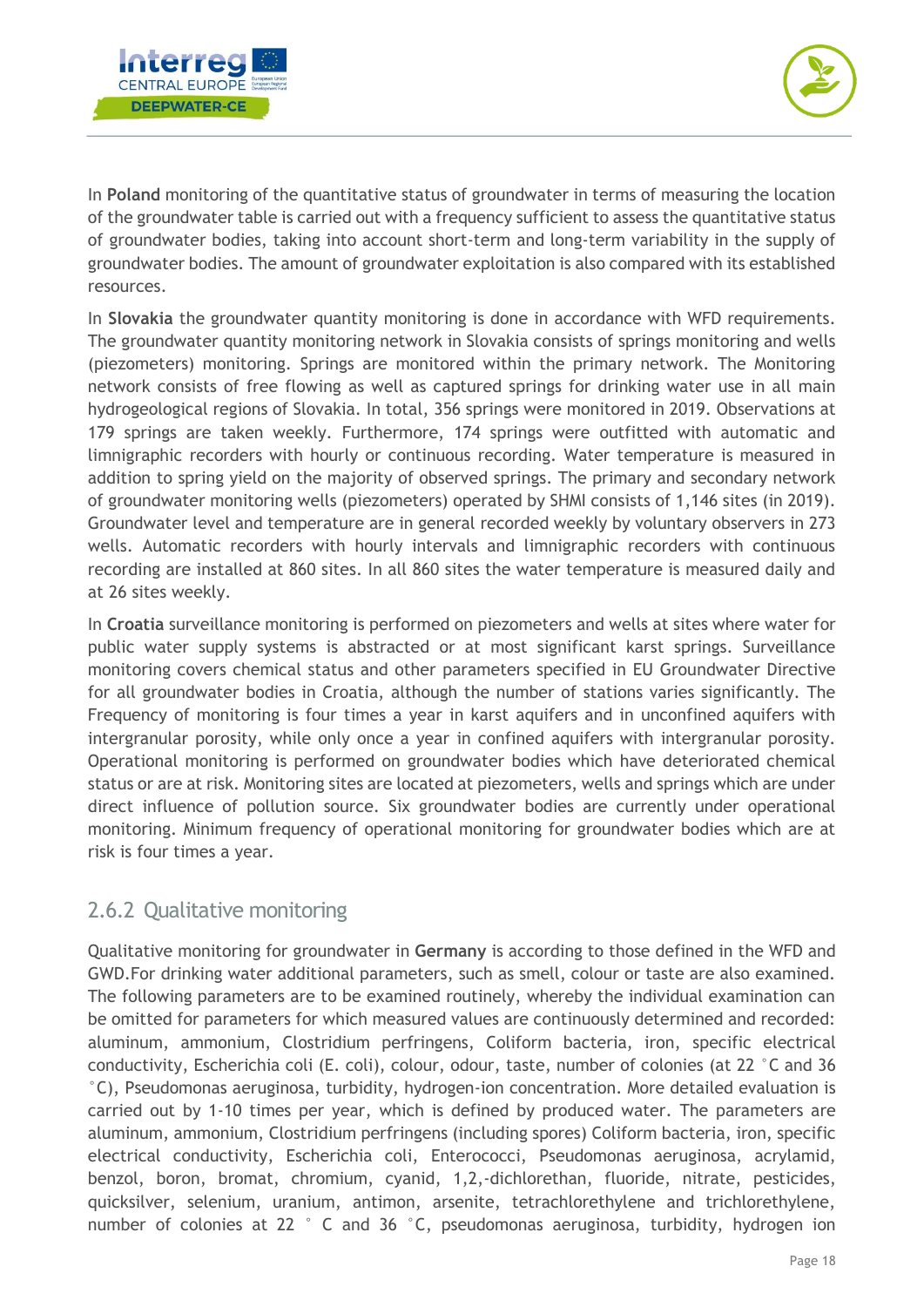



concentration (some more details can be found at e.g. [https://www.gesetze-im](https://www.gesetze-im-internet.de/trinkwv_2001/BJNR095910001.html)[internet.de/trinkwv\\_2001/BJNR095910001.html](https://www.gesetze-im-internet.de/trinkwv_2001/BJNR095910001.html) ). For irrigation water different parameters and values apply.

In **Hungary** the qualitative surveillance monitoring program is set according to WFD for groundwater. The qualitative surveillance monitoring enables the assessment of effects related to activities, includes the monitoring of parameters such as, dissolved oxygen, pH, specific electric conductivity, nitrate, ammonium, main chemical components of water, chemical pollutants thatcause the risk or failure of the good status; includes also components or indicators occurring naturally and also as a result of anthropogenic input for which threshold values are established, such as arsenic, cadmium, lead, mercury, ammonium, chloride, sulphate, nitrite, total phosphorus or ortho-phosphate, TOC, trichloroethylene, tetrachloroethylene, AOX. There are four programmes within the qualitative surveillance monitoring. In the vulnerable outer areas, at 868 sampling points, general chemical parameters are monitored twice a year and in addition around 30 pesticides and their methabolites and toxic metals are measured once in every six years. For the vulnerable inner areas, general chemical parameters measured twice a year at 286 monitoring points, and mainly industrial organic pollutants. The protected artesian groundwater is monitored at 758 sampling points, once every year basic chemical parameters, like pH, TDS, TOC are measured. Toxic substances are measured also, every six year. The thermal water programme has 90 monitoring points, where basic chemical parameters are measured every six year. There are altogether 407 chemical operative monitoring points, in groundwater bodies which failed or are at risk of failing the good status. There are three types of operative chemical monitoring. There is a documentation available for operating the surveillance and operational monitoring. For drinking water producing wells, the respective Decree contains general and technical operating regulations and/or the water safety plan specifies in detail the requirements of qualitative monitoring. The WFD defines that groundwater bodies where drinking water abstraction exceeds 10 m3 daily, needs to be monitored. The Government Decree on the quality requirements of drinking water lists parameters, methods and minimum number of samples to be analysed and contains general water quality requirements for drinking water. A separate regulation on the operation of waterworks contain parameters list and frequency of monitoring, as well.

In **Poland**, the monitoring of the chemical status of groundwater includes (i) surveillance monitoring and (ii) operational monitoring. Surveillance monitoring of the chemical state is carried out at least every 6 years. The scope of determination of physicochemical parameters is specified in the regulation, and includes : pH, TOC, EC, temperature, dissolved O2, NH4, Sb, As, NO3, NO2, B, Cl, Br, CN, F, P, Al, Cd, Mg, Mn, Cu, Ni, Pb, K, Hg, Se, SO4, Ag, Ca, HCO3, Fe, Ba, Be, Sn, Zn, Co, Mo, Tl, Ti, U, V, adsorbable organohalogens, Benzo (a) pyrene, benzene, BTX, phenols, pesticides, total pesticides, anionic surfactants, anionic and non-ionic surfactants, tetrachloroethene, trichlorethhene, petroleum hydrocarbons, PAHs. Surveillance monitoring of the chemical status of groundwater bodies and monitoring of the quantitative status of groundwater bodies are carried out in groundwater bodies that provide an annual average of more than 100 m3/24h of water intended for human consumption. Based on the monitoring, 5 water quality classes and two groundwater states are defined. Groundwater states refer to both quality and quantity. Operational monitoring of the chemical status of groundwater bodies is carried out if the groundwater bodies are considered to be at risk of not meeting their environmental objectives and/or the presence of significant and sustained trends in increasing concentrations of pollutants caused by anthropogenic impacts will be found. The frequency of operational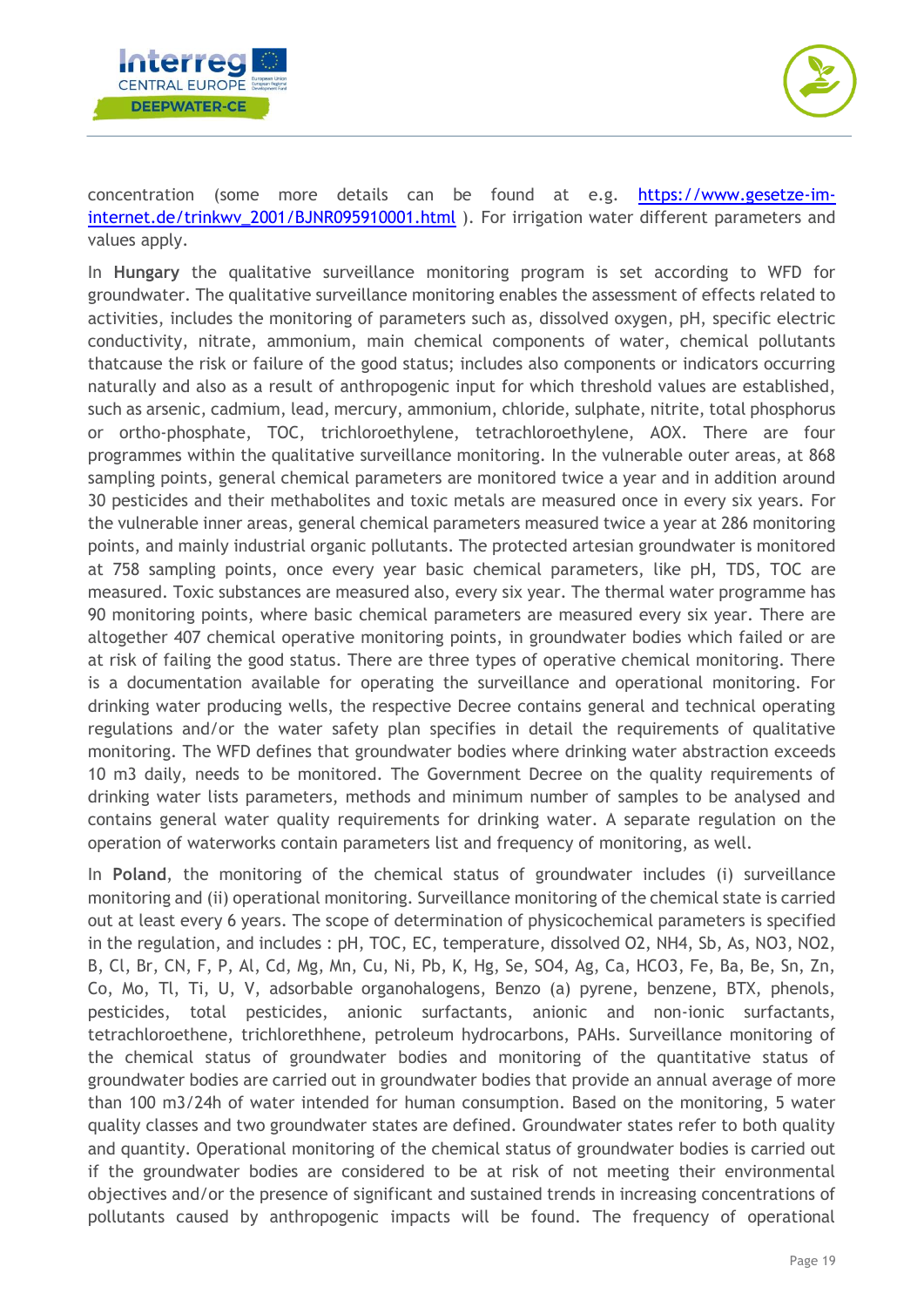



monitoring is at least once a year. The operation of the monitoring network and the data are publicly available [\(http://mjwp.gios.gov.pl/](http://mjwp.gios.gov.pl/) (in Polish).

Drinking water requirements are specified in the regulation on the quality of water intended for human consumption. The MAR aspect as well as, the water used for irrigation purposes is not regulated specifically. However, for irrigation water requirements should be met to fulfil the regulation on substances particularly harmful to the aquatic environment, also, when considering discharging sewage water into the soil, as well as discharging rainwater or meltwater into waters or into water facilities.

In **Slovakia** the monitoring of groundwater quality and chemical status was divided in accordance with the WFD into surveillance monitoring (175 sites) and operational monitoring (415 sites). The sampling frequency is from 1 to 4 times per year depending on the type of the geological environment. The samples are taken in spring and autumn when the extreme condition of groundwater could be monitored. In 2019 in Slovakia, 480 sampling sites were monitored within the state groundwater quality monitoring network (including spring, wells and separate layers in multi-layered wells).

Totally 396 sites (springs, wells) were located in the Žitný ostrov area, where the potential input of pollution to the groundwater from potential pollution sources were expected. The region of Žitný ostrov represents a separate part of the SHMI monitoring network since this region is the most significant drinking water resource. The monitoring network of Žitný ostrov comprises 34 piezometric multilayer wells (84 layers totally) that are monitored from 2 to 4 times per year. Concerning the protection of waters against pollution caused by nitrates from agricultural sources, within the operational monitoring there were 110 sites monitored in nitrate vulnerable zones. In 2019, totally 140 indicators (field indicators, basic physico-chemical indicators, trace elements, relevant substances, pesticides and other specific organic substances) were monitored. The selection of parameters for the evaluation of the groundwater quality has been adapted to the requirements of the WFD. Separate regulation lays down requirements on water intended for human consumption and quality control of water intended for human consumption.

#### <span id="page-20-0"></span>**2.7 Other environmental and risk management related regulations with a relevance for MAR systems**

#### <span id="page-20-1"></span>2.7.1 Environmental

In **Germany**, as it is not allowed to have a negative impact and shall stick to the values defined in the Federal Water Act and in the Groundwater Ordinance (German Environment Agency, 2017). As it is already summarized in Section 1.1.2 and 2.2, recommendations/soft rules based on the regulation 2008/105/EG were developed for insignificant threshold values, by the German Working Group of the Federal States on Water Issues (LAWA). Therefore, when implementing a MAR scheme, these values can be used to justify injection of water which is decreasing the existing groundwater quality. In Poland, the Environmental Protection Law regulates environmental issues in the field of protection and impact on individual components of the environment. The Spatial Planning and Dev elopment Act regulates the issues of the spatial development of the country. According to the act, preparation of a study is required on the conditions and directions of spatial development in communes, local communal spatial development plans, and voivodeship spatial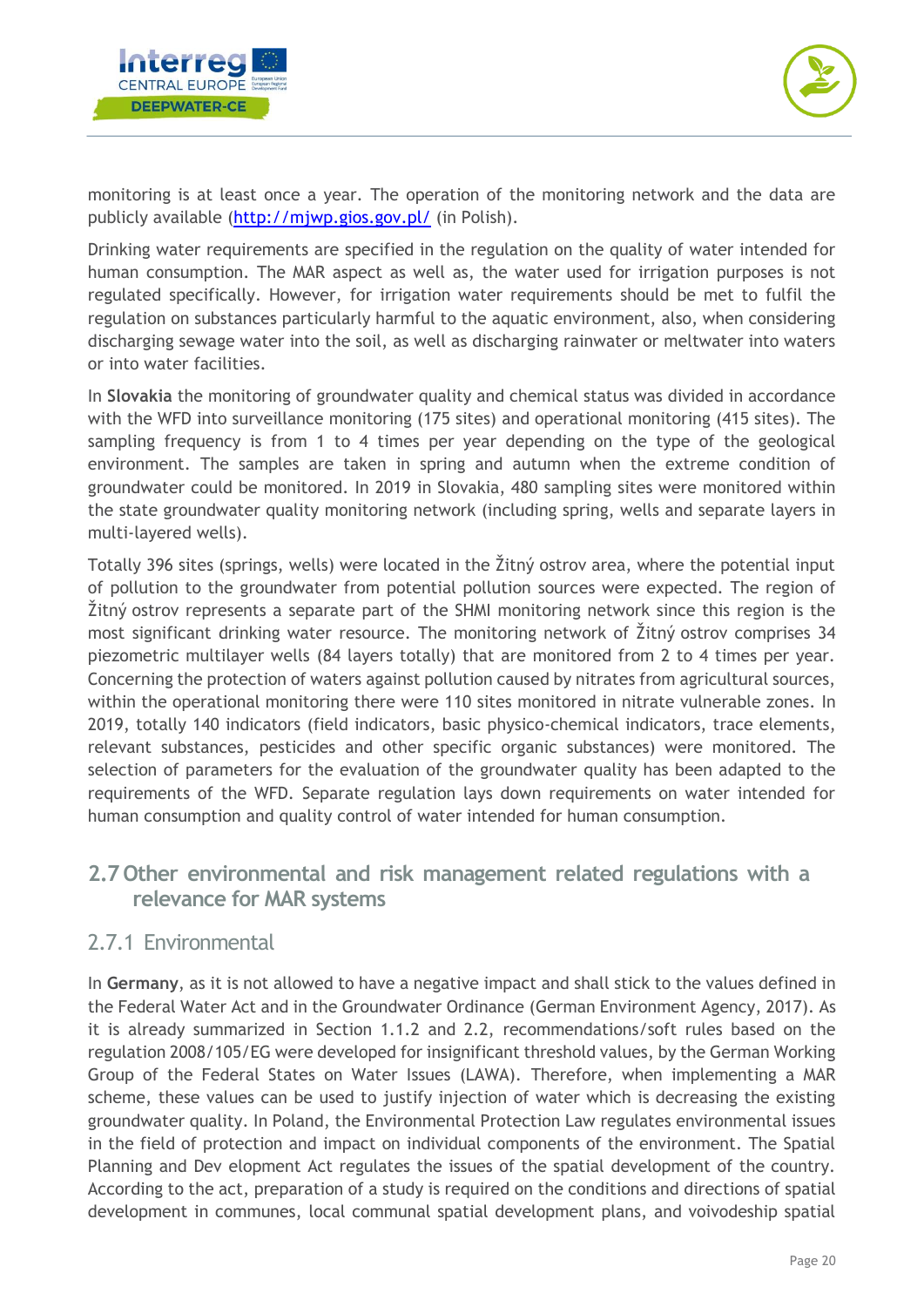



development plans. In spatial development plans, it is required to take into account environmental protection, including water management. In **Slovakia** regulation on the prevention and remediation of environmental damage and amendments to some acts applies to environmental damage or an imminent threat of such damage caused, regardless of culpability, by these occupational activities, e.g. consumption of water and damming of water requiring an authorisation pursuant to the relevant specific provisions), including authorisation for associated hydraulic works. In **Croatia** environmental regulations besides EIA include completion of the Guidelines for the application of the combined approach which regulates the obligation to calculate the impact of the load on the condition of the surface water body with regard to the average flow and a flow of 90% of the duration. The guidelines have been published and are in use.

#### <span id="page-21-0"></span>2.7.2 Risk management

As risk management is concerned, HACCP and WSP are applied, In **Germany**. Whereas, in **Poland** the WLA defines the rules for the implementation of the risk analysis for water intakes. It is an assessment of health hazards, taking into account factors that negatively affect the quality of water abstracted, based on (i) hydrogeological or hydrological analyses, (ii) hydrogeological or hydrological documentation, (iii) the quality of water and (iv) identification of sources of threat resulting from the method of land development. In **Slovakia**, regulation on the prevention and remediation of environmental damage apply. The operator is liable to prevent the occurrence of environmental damage and imminent threat of environmental damage and need to secure financial coverage of liability for environmental damage throughout the operational cycle.

#### <span id="page-21-1"></span>**2.7.3 Financial**

In **Hungary** the River Basin Management Plan (RBMP) includes cost-benefit-analysis. In **Slovakia**, a separate regulation lays down details on the definition of the river basin district, environmental objectives, economic analysis and water planning. This includes also evaluation of the payback period and analysis of cost effectiveness.

#### <span id="page-21-2"></span>2.7.4 Other

In **Germany** there are also soft rules of e.g. standardization body for the gas and water industry. There are many soft-rules and regulations which have semi-legal character. They are related to well construction, drinking water storage, pipe systems, etc.

# <span id="page-21-3"></span>**3 MAR in national water strategies and river basin management plans**

Explicit or MAR related regulations which are planned to be included in water strategy or river basin management plans (RBMP), together with other potentially relevant strategic documents are summarized in the following sections and in [Table 3.](#page-22-1)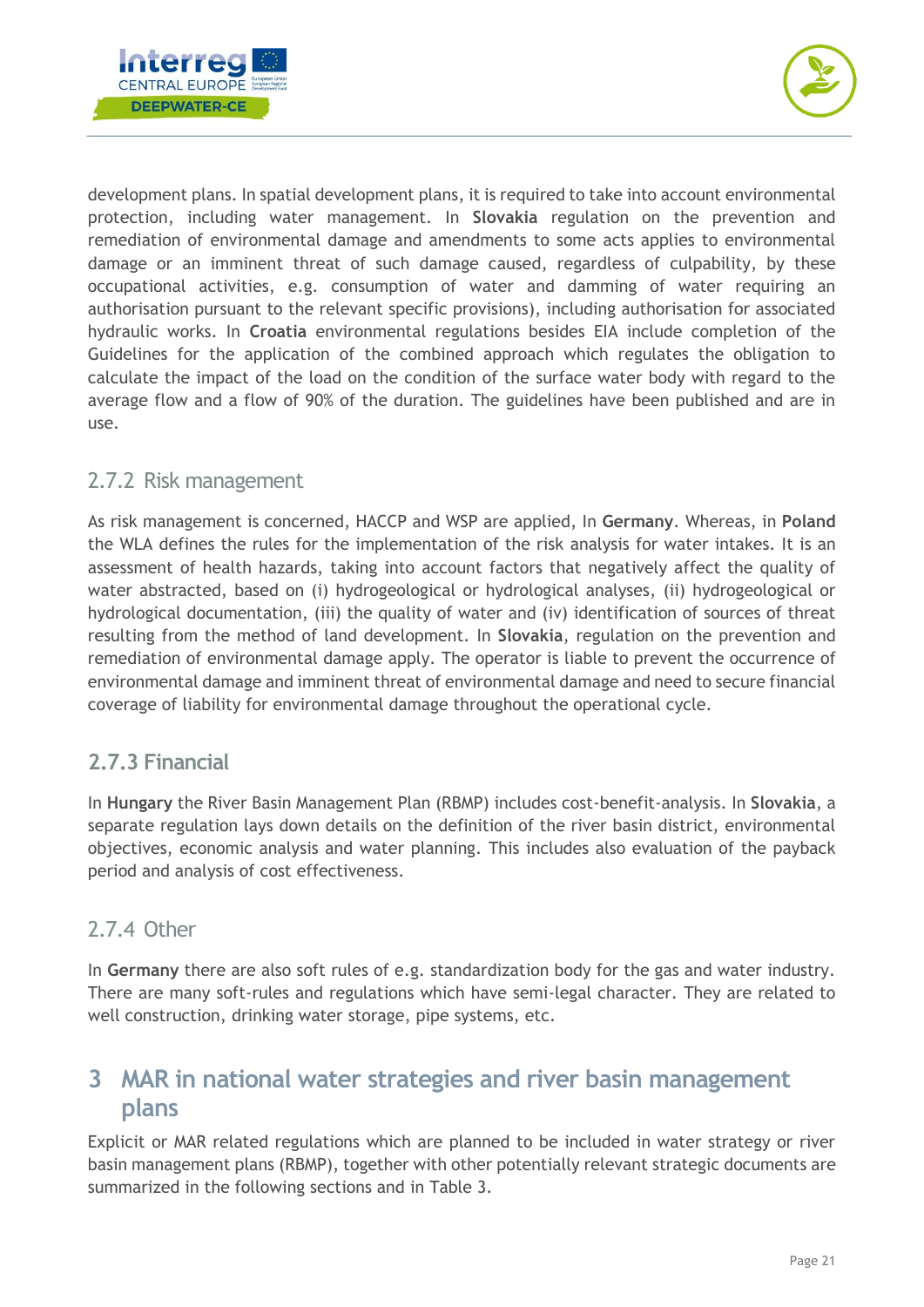



#### <span id="page-22-1"></span>**Table 3. Regulatory framework – MAR in national water strategies and river basin management plans in the DEEPWATER-CE PP countries**

| MAR in national water strategies and river basin management plans                                                                                                   | Germany | hungar | Poland | Slovakia | Croatia |
|---------------------------------------------------------------------------------------------------------------------------------------------------------------------|---------|--------|--------|----------|---------|
| Explicit MAR-related (planned) measures involved in national water strategy<br>and/or river basin management plan (RBMP)                                            |         |        |        |          |         |
| Measures involved in national water strategy and/or river basin<br>management plan (RBMP) not directly related to MAR, but might have a<br>relevance to MAR schemes |         |        |        |          |         |

#### <span id="page-22-0"></span>**3.1 Explicitly MAR related measures**

There are many different regional and federal strategies in **Germany**. The planned MAR related measures e.g. in Bavaria are extensions of the groundwater storage measures, in general. Regarding specific and planned measures e.g. Bavaria has also declared, that until 2050 they want to implement methods for water storage. Thus, it can be interpreted that MAR shall play a significant role. To achieve the above objective there is financial support for house owners that are building rainwater retention schemes, such as infiltration ditches or permeable pavements. Also, the Federal Ministry of Education and Research is funding projects on how water can be retained from extreme rain events. The German river basin management plans cover controls of water abstraction and recharge, measures to promote efficient and sustained water use and measures for the recovery of costs for water services. The basic measures mostly already existed, mainly in the form of federal legislation and individual "Länder" laws and by-laws regulating permits, authorisations, registers etc. This means that in RBDs shared by several "Länder", the operative measures vary from one 'Land' to another (EP & EC Report, 2012).

In **Hungary**, the draft 3rd River Basin Management Plan (RBMP) contain a specific planned Programme of Measures (PoM) which is related to the regulation of the artificial recharge of aquifers. It suggests general regulation of all sorts of recharge into the underground water, but also that differentiation should be necessary according to recharge quantity.

In **Poland** the detailed scope of the development of water management plans in river basin districts includes artificial restoration of resources in the characterisation of groundwater bodies. However, the MAR aspect in Poland is marginal. For example, in the Vistula RBMP, MAR can be found in the summary of activities contained in the update of the National Water and Environmental Program, taking into account the methods of achieving the environmental goals, only as mentioning.

In **Slovakia** River Basin Management Plans (Danube, Vistula) had actualization, in December 2020. Measures are related to the increase of frequency and duration of the inundation flooding, prevention of water reservoirs silting, increase of water retention in the catchment – water retention establishments, runoff slowing, restoration of original riverbed and river course shape.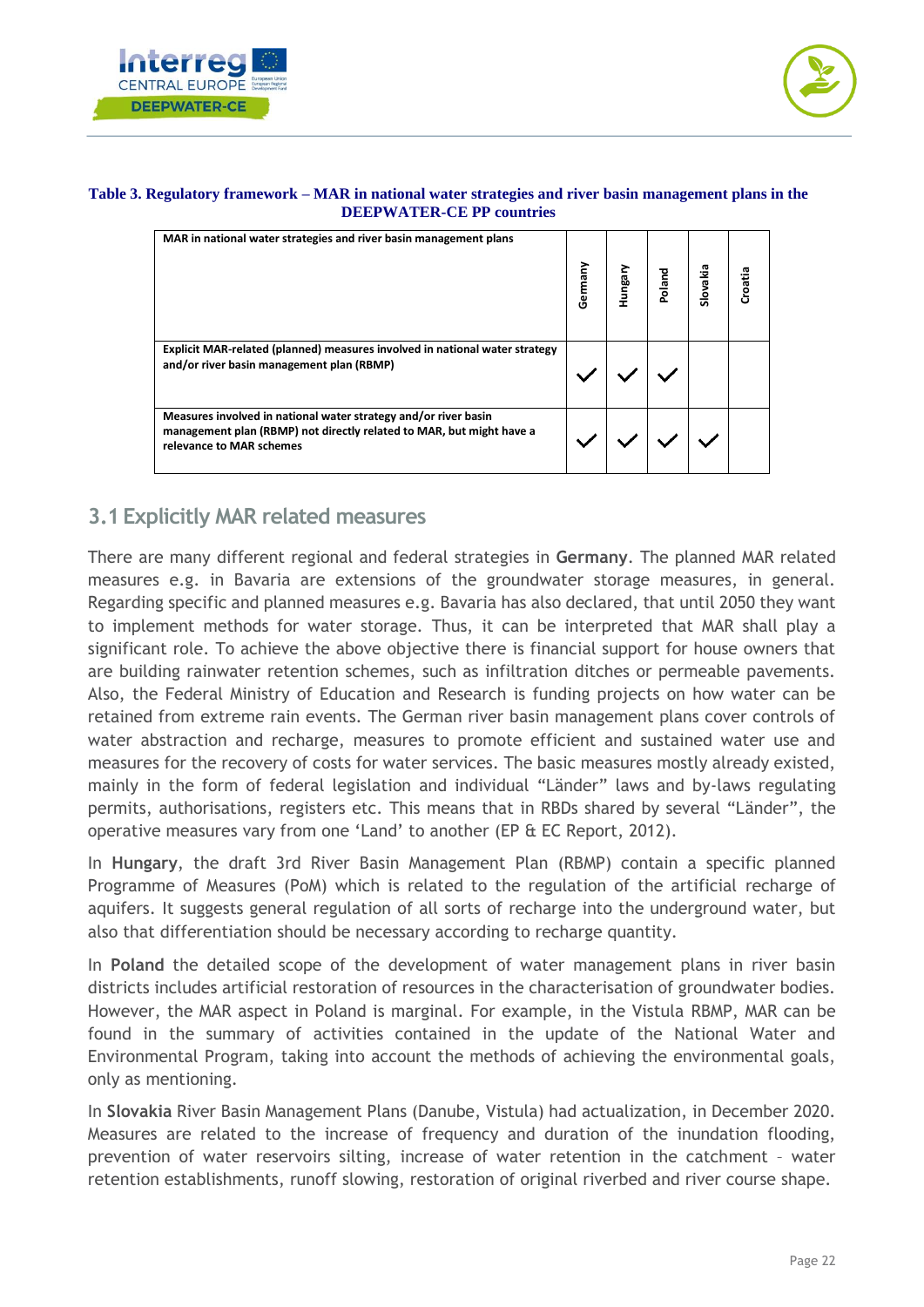



#### **3.2 Measures with a relevance on MAR systems**

There are relevant strategic documents in **Hungary**, e.g. the National Water Strategy in which there are new alternative water management strategies, such as, consideration of the reutilisation of treated wastewater and the possibility in periods of drought to use treated wastewater for artificial recharge to mitigate the effects of water scarcity. Other relevant strategies might be (i) the National Development Strategy 2030 – on National Development, Landuse Planning and Development Concepts; (ii) the National Sustainable Development Framework Strategy;(iii) Flood Risk Management Plan of Hungary or (iv) the 2nd National Climate Change Strategy.

The National Water and Environment Program (2016) in **Poland** which is relevant did not mention the issue of artificial supply or replenishment of groundwater bodies. The only exception is for the Groundwater Body No. 1, where groundwater transfer from the neighbouring GWB is planned to cover the water balance deficit. As part of the currently implemented update of the National Water and Environmental Program, it is proposed to develop a methodology and activities to identify the amount of drainage water (mining) to be returned to the river basin and its aquifer system. There is no need to replenish water bodies in terms of drinking water between GWBs, except for GWB No. 1, as discussed above.

In **Slovakia** there are other relevant documents such as the (i) Flood Risk Management Plans; (ii) Strategy on climate change adaptation in Slovak Republic (2018); (iii) Water is value – Action plan on drought and water scarcity impacts (2018) and (iv) Slovak Water Policy (in preparation, finished by the end of 2021). In new constructions and buildings – there is obligation of water retention (rain gardens, etc.).

# **II. Local regulations and soft rules**

Local regulations and soft rules which are not having legal binding) can also help the enhancement of successful MAR schemes. Situation with respect to the PP countries is summarised in [Table 4.](#page-23-0)

| Local regulations and soft rules                                                                                                                                                    | Germany | Hungary | Poland | Slovakia | Croatia |
|-------------------------------------------------------------------------------------------------------------------------------------------------------------------------------------|---------|---------|--------|----------|---------|
| Local level MAR regulations, including rules of operators of MAR<br>schemes that might be considered as a good policy practice and has a<br>potential for a national level roll-out |         |         |        |          |         |
| Soft rules elated to MAR scheme planning, development or operation,<br>such as guidelines or technical recommendations?                                                             |         |         |        |          |         |

#### <span id="page-23-0"></span>**Table 4. Regulatory framework – Local regulations and soft rules in the DEEPWATER CE PP countries**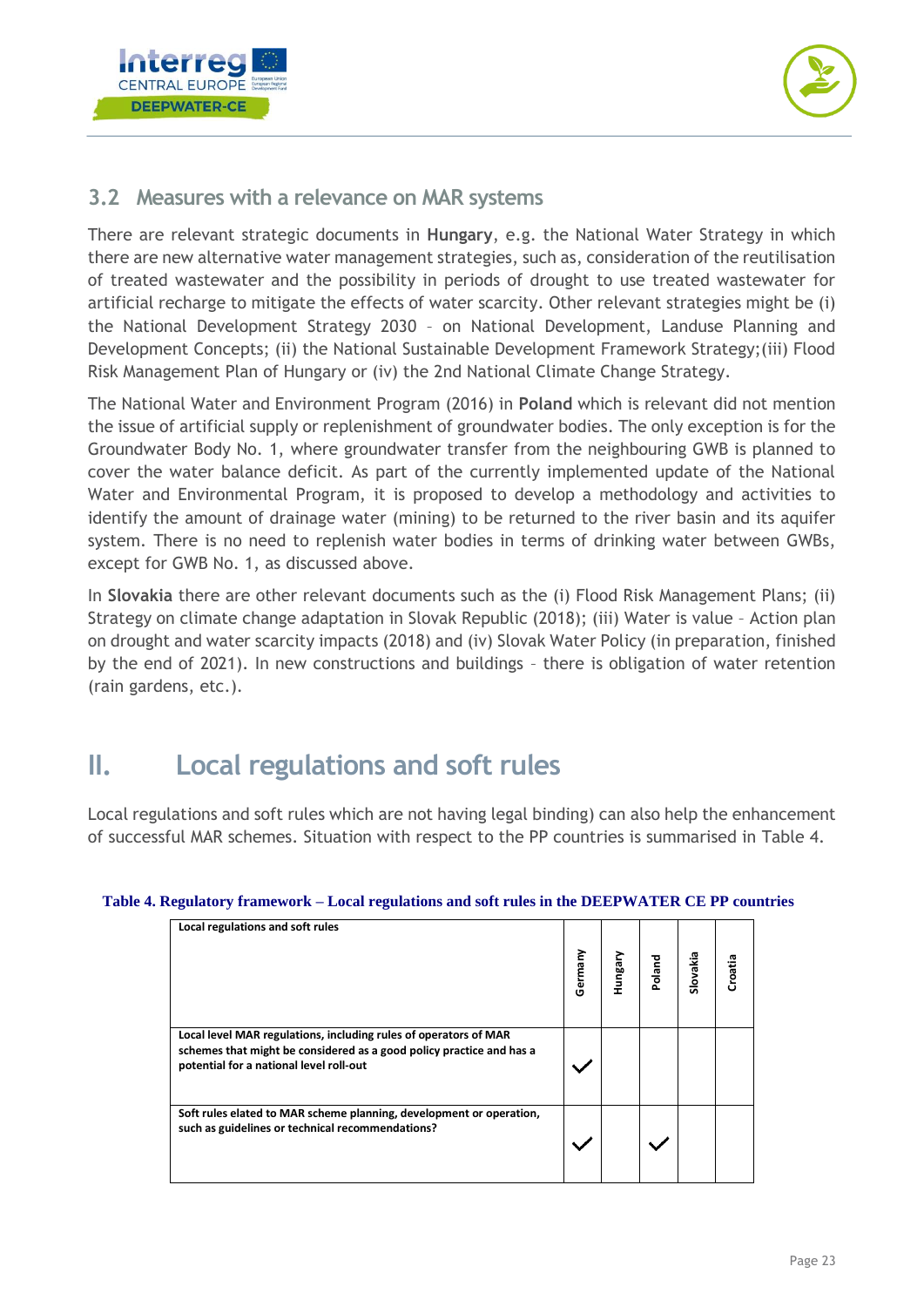



# <span id="page-24-0"></span>4 Local level MAR related regulations

In **Germany**, local level MAR related regulations (e.g. by municipalities, MAR operators etc.) are considered, as not advanced enough yet. They also depend too much on the regional water authorities.

## <span id="page-24-1"></span>5 Soft rules related to MAR planning, development and operation

In **Germany**, soft rules which include legally not binding guidelines and recommendations are summarised by LAWA and in HACCP or in WSP. Furthermore, there is a DVGW guideline on MAR for drinking water supply. In the guideline, there are references to several norms and technical guidelines. They also refer to water treatment and the protection of the catchment area of the MAR scheme.

In **Poland** soft rules are promoting small retention forms. Ponds up to 1000 square metres and a depth of 3 metres fed only by rainwater are not subject to fees, in accordance with the provisions of the Water Law. Subsidies under the project "My Water" for the construction of ponds that collect rainwater can get some additional financing.

# <span id="page-24-2"></span>**B.Institutional framework and stakeholders**

This section summarizes the institutions which are in charge of permitting and control related to MAR schemes in the PP countries, at national, regional and local levels. In particular, the focus is on licensing and control of facilities and abstraction, as well as, water quality control.

# <span id="page-24-3"></span>6 Institutions in charge of MAR licencing and control

In **Germany** licencing and control of MAR related rules, also the rules related to recharge, water facilities and water abstraction for both drinking water and irrigation purposes are in charge of the Federal Ministry of the Environment, Nature Conservation and Nuclear Safety at the national level. The regional level authority is the District Government and Offices of District Government e.g. Bavarian State Ministry of the Environment and Consumer Protection. Local level authorities are the Water Resources Authorities, Environmental Protection Authorities. In **Hungary** licencing at the national level is the responsibility General Directorate of Disaster Management within the Ministry of the Interior, except for licencing for irrigation water for which the National Land Centre of the Ministry of Agriculture is in charge. Control is done by the General Directorate of Water Management. At the regional level, licencing is in charge of the Regional Government Offices while regarding control, the Regional Water Directorates (12 Regional Directorates) are responsible. For specific local cases, local level licencing is in charge of the Municipalities (notary). In **Poland** the National Water Management Board is the licensing institution, on a regional level, the Regional Water Management Boards, while on local scale the Water Surveillances. In **Slovakia** the respective authority at both national and regional levels is the State Water Administration Authority, Department of Environment. The Slovak Water Management Enterprise, state enterprise (SVP, š.p.) is the administrator of water courses, the payments for abstracted water are specified in the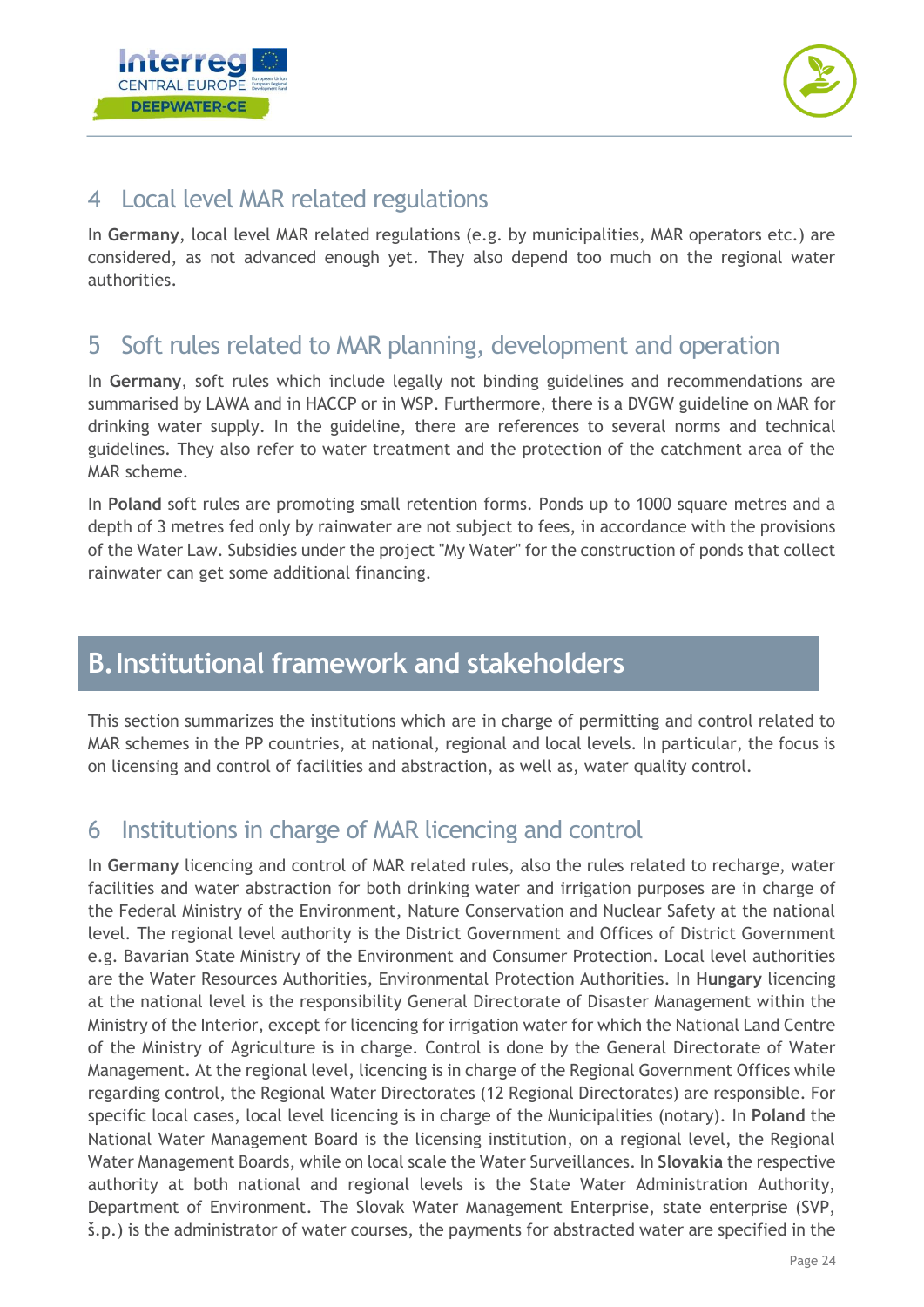



Regulation. The amounts of abstracted water are registered in Slovak Hydrometeorological Institute (SHMI). MAR licencing and regulations on national scale in **Croatia** are in charge of the Ministry of Economy and Sustainable Development and Croatian Waters, respectively. While on regional and local scales, Water Management Departments and Water Management Branch Offices are the institutions in charge.

## <span id="page-25-0"></span>7 Institutions in charge of water quality control

In **Germany** the same institutions are in charge of WQ control as above in Section 6. Regarding the control on WQ, in **Hungary** the General Directorate of Water Management is in charge at the national level. At the regional level these are the Regional Water Directorates (12 Regional Directorates). In specific issues related to WQ at local scale Municipalities (notary) are in charge. In **Poland** national scale WQ control is in charge of the Chief Inspectorate of Environmental Protection and the Chief Sanitary Inspector, as well as, the State Hydrogeological Service - Polish Geological Institute. Respectively, at the regional level these are the Provincial and Voivodship Inspectorates and Regional Offices. At the local level, there is the County Inspector, who is in charge of WQ control. In **Slovakia** the Slovak Environmental Inspectorate is responsible for WQ control at both national and regional levels. For WQ control in **Croatia** the Ministry of Health, Ministry of Economy and Sustainable Development and Croatian Waters are responsible. On the other hand, on regional and local scales Croatian Public Health Institute and also Croatian Waters are the responsible institutions.

# <span id="page-25-1"></span>**C.Conclusions**

## <span id="page-25-2"></span>8 Good policy practice on MAR in the DEEPWATER-CE PP countries in CE

This section comprises of two parts. In the first part, a review is given on relevantand explicit MAR legislation by the Italian associated partner (AP) of the DEEPWATER CE project. In the second part examples are summarised from the PP countries for good policy practices

#### <span id="page-25-3"></span>**8.1 Italian legislation**

At Italian national level, the "Decreto Legislativo n. 152 del 2006" is the Italian reference legislation that transposes the European Waters Frame Directive (WFD). Groundwater controlled recharge on aquifers represents an additional measure to contribute to the achievement of the environmental quality aims of groundwater bodies, in line with the measures aimed at preventing or limiting the inputs of pollutants into the groundwater referred to the article 7 of "decreto legislativo 16 marzo 2009, n. 30".

The groundwater artificial recharge is also controlled by the regulation on Environmental Impact Assessment (Decreto legislativo 152/06 and subsequent amendments) which is also implemented at regional level (Regione del Veneto, Aquor Life project, 2015)). Among other Italian laws, following the above mentioned Dl.vo 152/2006, the "Decreto ministeriale 2 maggio 2016, n. 100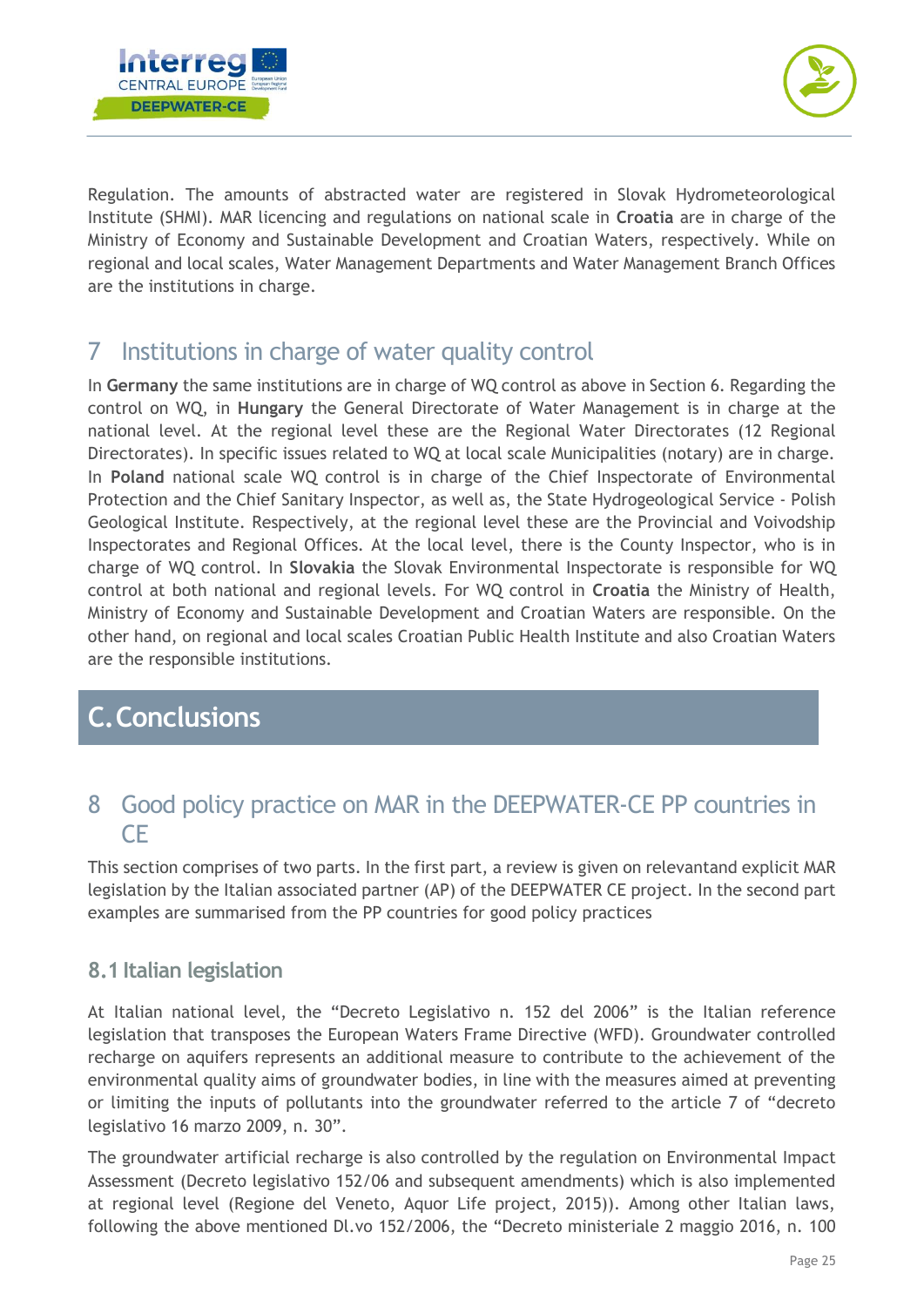



(Ministero dell'Ambiente e della Tutela del Territorio e del Mare, 2016) regulates the "criteria for granting the authorization to recharge or raise the groundwater bodies artificially in order to achieve the quality aims".

According to the law the following terms are defined (D.M. 100/2016):

- *donor water body*: water body that contains water that perform the controlled groundwater recharge in the receiving groundwater body;
- *receiving groundwater body:* groundwater body under controlled recharge by water deemed suitable according to the law;
- *controlled recharge:* work aimed to recharge the groundwater body by direct or indirect recharge from donor water bodies, with the aim to raise the piezometric level and to contribute to the achievement of the environmental quality aims;
- *direct recharge:* recharge of water into the receiving groundwater body without filtration processes through the soil and subsoil surface layers;
- *indirect recharge*: recharge of water into the receiving groundwater body by filtration processes through the soil and subsoil surface layers;

The donor and receiving water bodies are previously identified by Regions and included / updated in their own program measures and also in the management plans of the river basin districts.

Recharge is only allowed for groundwater bodies not in good status or for groundwater bodies in good status, but with a standing/negative trend in the presence of pollutants (Enrique Fernández Escalante, june 2020) and/or particular quantitative critical issues. Recharging can take place with water coming exclusively from water bodies (surface or underground) in a good chemical state (the decree identifies the maximum concentrations allowed for various substances and parameters) and with the aim to qualitatively and quantitatively improve the groundwater body without affecting the achievement of the quality aims.

The "Decreto ministeriale 2 maggio 2016, n. 100" provides, among others, criteria to release the authorization of controlled recharging, the designer must submit a preliminary and final project drawn up also on the basis of monitoring data and measurements.

In more detail it is foreseen:

- 1. A preliminary project that must include information relating to the receiving groundwater body and the donor water body, explaining the recharge action aims (qualitative improvement, reactivation of downstream springs, salt intrusion contrast, etc.), highlighting the need for the intervention in terms of qualitative- and quantitative status and trend. It is also necessary to provide:
	- a. general information on the receiving groundwater body (at water body scale) that includes a conceptual hydrological model and its balance on the groundwater body; the location and type of controlled recharge chosen (Forest infiltration areas - AFI, infiltration wells, infiltration trenches, subsurface dispersion, etc.); interactions between water surface and groundwater, saturated and unsaturated geological and geochemical characteristics and also for water ones, knowledge of current uses with regard to the drinking water;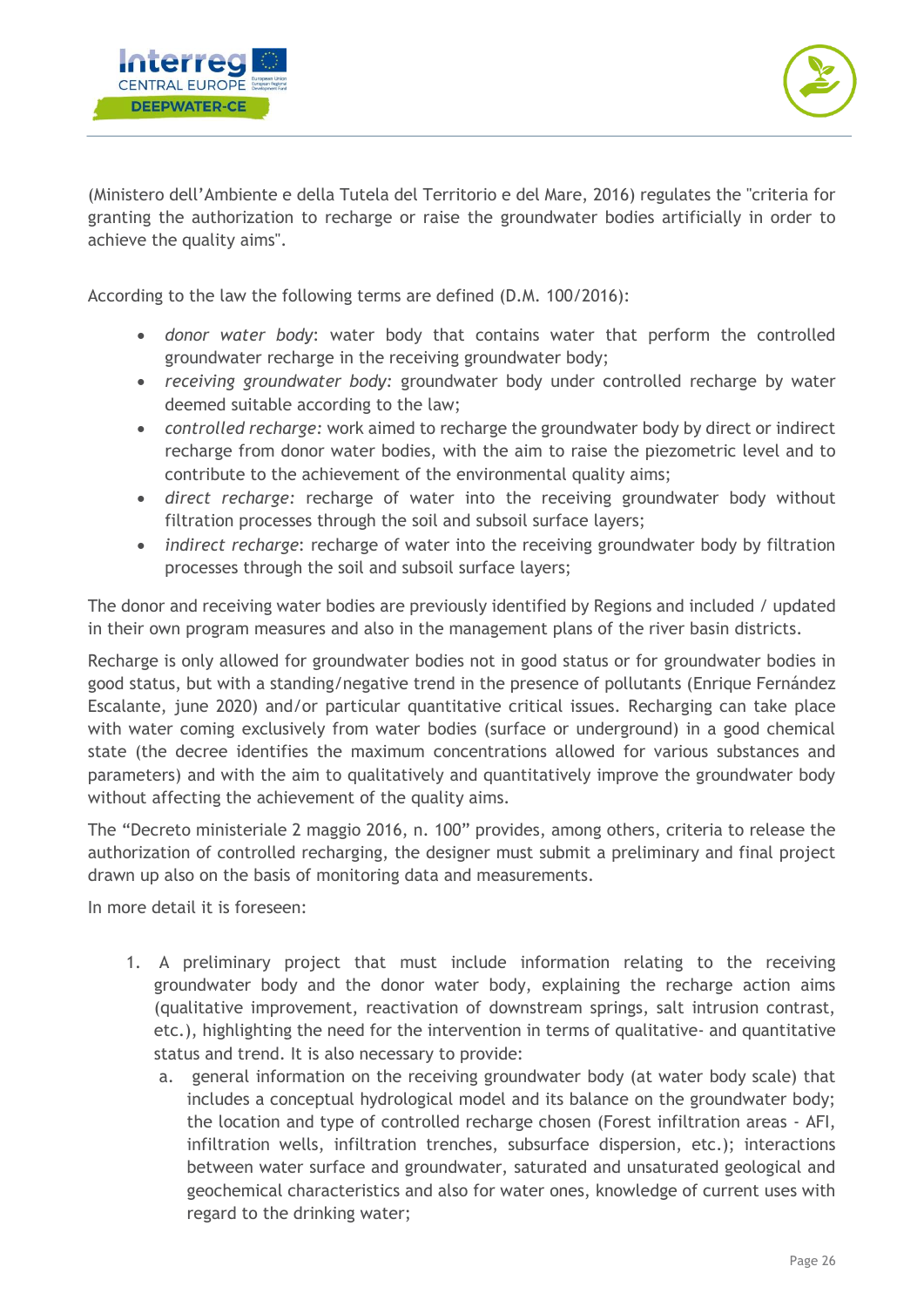



- b. details relating to the site characteristics under recharge (at site scale) that include geological, geomorphological, hydrological knowledge of the site, the anthropogenic activities and their potential interferences with the site itself;
- c. knowledge on the surface or underground donor water body which are necessary for the pressure analysis, the ecological and chemical status and the water balance; while for underground "donors" a conceptual hydrogeological model of the aquifer and an analysis of the pressures and their qualitative and quantitative states are required.
- 2. A definitive groundwater recharge project designed also on the basis of monitoring data ",ante-operam" which reports methods to recharge groundwater, the hydraulic, hydrochemical and socio-economic scenarios that occur after the intervention. Particular importance is given to the monitoring and the control system:
	- a. ante operam: lasting at least 12 months and at least monthly frequency which has the purpose of defining the chemical and quantitative base level to evaluate the action effectiveness, and to optimize the final project. The monitoring network will be designed with upstream and downstream points of both for the groundwater recharging site / sites and the sampling site / sites;
	- b. post operam: which will use the same network ante operam that has the aim to evaluate the effectiveness of the intervention and identify a possible deterioration state of the receiving water body and/or the donor water body;
	- c. first alert monitoring: the infrastructures for controlled groundwater recharge must be equipped, upstream the derivation point, with a high frequency or continuous monitoring system using, for example, multiparameter probes, to measure significant changes on representative physico-chemical variables. This system must be implemented in a way to organize management protocols for stopping the refill groundwater flow within a time frame that prevents any impact. The same is also applied to the problems inherent to water scarcity which will have a different dynamic according to the phenomenon under observation.

#### <span id="page-27-0"></span>**8.2 Examples from the PP countries**

Deliverable D.T1.2.1, which is the Transnational Report on the Collection of good practices and benchmark analysis on MAR solutions in the EU (DEEPWATER-CE project, 2020), summarised the good practices in the PP countries. Here, we highlight the lessons learnt regarding good policy practice from the examples of MAR applications in Germany, Hungary, Poland, Slovakia and Croatia which might enhance the establishment and harmonization of policies and good practices for MAR schemes.

In **Germany** MAR is regionally a fundamental part of sustainable water management and water supply. On the federal level 17.4 % of the overall water supply is obtained from MAR schemes, either from riverbanks infiltration or from groundwater recharge through wells or infiltration basins. MAR is incorporated into Federal Water Act and Federal Wastewater Regulation. In Germany, MAR schemes are established in areas with limited drinking water supply (Kuehn and Mueller, 2000) and for irrigation purposes.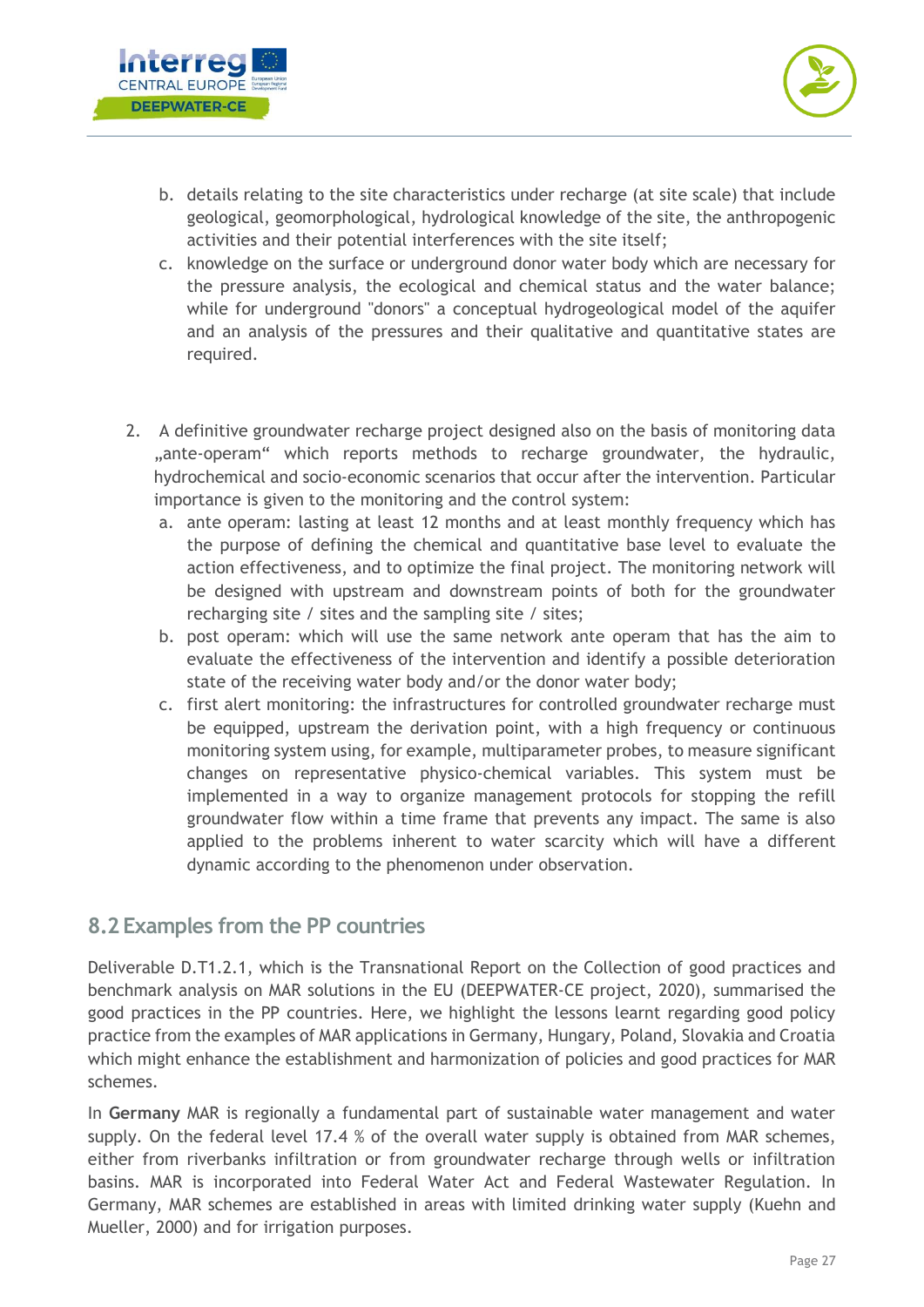



In the Hessian Ried area, in Germany, since 1989, surface water from the river Rhine is treated and then infiltrated into the aquifer. The MAR scheme is required to stabilize the groundwater recharge to support the supply of groundwater for drinking water purposes and maintaining the groundwater ecosystem in seasonal fluctuations. Several methods for well injection and enhanced infiltration trenches are chosen in the Hessian Ried area. The MAR type is aquifer storage, transfer and recovery (ASTR) according to the definition by Gale, 2005; Dillon et al., 2008; Sprenger et al., 2017.

#### <span id="page-28-0"></span>8.2.1 Good policy practice learned from MAR applications in the Hessian Ried area

The MAR sites at Hessian Ried are parts of an integrated groundwater management plan. 800 groundwater monitoring wells are evaluated monthly and the MAR sites are managed within the regulatory requirements. Chemical and quantitave groundwater quality is supervised, in accordance with the Federal Water Act (Bundesministerium der Justiz, 2014; Manger, 2018).

Bank-filtered aquifers play a key role in drinking water supply in **Hungary**. 35-40 % of the population of Hungary is provided from bank-filtered aquifers which is 52 % of current water supplies. 75 % of the future water supplies are to be bank-filtered water, making it a key player in future water management. Examples are the bank-filtered water resources of the Szentendre and Csepel Islands. These systems are situated along the Danube.

#### <span id="page-28-1"></span>8.2.2 Good policy practice learnt from the RBF systems of Szentendre and Csepel Islands

In case of bank-filtration the particular challenge is the necessity of protection from both the river side and the background, so the system is exceptionally vulnerable. In the frame of the Drinking water Protection Program, detailed hydrogeological studies were done to save the bank filtered drinking water reserves and supply on the basis of outlining protection zones.

There are other examples related to two waterworks at Borsodszirák and at Bátonyterenye. They have already artificial recharge systems for drinking water supply. Responsibility for the implementation of MAR system is subject to the owners of water supplies (local administrations) and operating companies of the waterworks. In order to maintain active protection of the water aquifer, the waterwork shall always operate at 120 % recharge (regarding the produced water quantity). This is because the groundwater is highly polluted in the vicinity of the Borsodszirák waterworks, resulting from industrial and communal pollution. Enhanced infiltration technique creates a hydraulic potential dome in the water table (about 5 cm high), and changes the water flow direction, which prevents entering of any contamination to the area of the water base.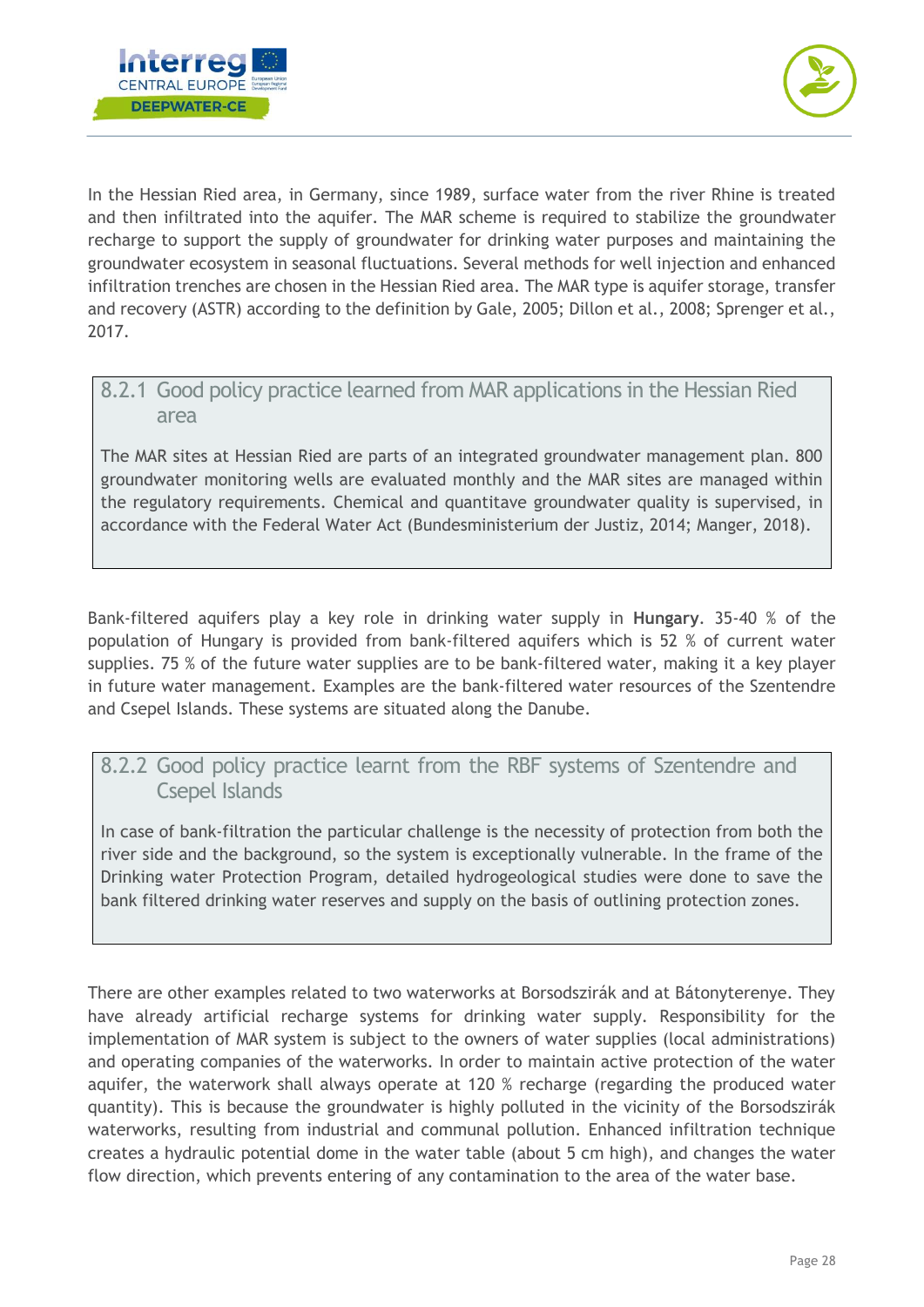



#### <span id="page-29-0"></span>8.2.3 Good policy practice learnt from MAR operations at Borsodszirák and Bátonyterenye infiltration ponds

Several problems related to risk and sustainability (e.g. climate vulnerability) issues associated with MAR operation need to be accounted for when considering good practices. For example, in case of heavy rainfall, when the groundwater level rises by 5 cm, the system does not work properly. Therefore, it is necessary to wait until the flood wave passes. In summer, the reproduction of algae in the infiltration ponds can inhibit the infiltration. Due to the colmation of the infiltration ponds the gravel beds needs to be replaced every 2 years.

In **Poland,** for instance, at the riverbank filtration site in Krajkowo the RBF operation enables to reduce concentrations of organic micro-pollutants considerably. The research performed at the investigated site demonstrates a gradual lowering of concentrations along the flow path. In the RBF wells the reduction rate of the sum of pharmaceutical concentrations is greater than 50 %. Lower reduction rates (approximately 30 %) were found for the horizontal collector well. Results of pesticides investigation show also gradual decrease of concentrations along the flow path. High reduction rates are visible in RBF wells (about 80 % for the sum of pesticide concentrations).

#### <span id="page-29-1"></span>8.2.4 Good policy practice learnt from RBF operations

It was observed that the RBF systems are sensitive to extreme climatic conditions (floods and droughts). The main risk during and after floods is the influence of poor water on river water quality with respect to organic matter occurrence on RBF systems. During long-term hydrologic droughts the main risk is clogging the riverbed which limits the infiltration rate. The clogging processes are enhanced by the creation of a cone of depression caused by intensive water exploitation during drought periods.

The presented results prove a high efficacy of contaminants removal by the riverbank filtration system. Significantly lower contaminant removal was documented in the horizontal well, which received river water after a very short travel time. For RBF sites with similar conditions, the suggested distance from the river should be at least 60 m. However, higher removal rates can be achieved for wells located at a distance of 250 m from the river.

In **Slovakia** there is no legal framework for MAR. The conditions for water abstraction are specified under the Water Act (364/2004 Coll.), but not specifically on MAR. In Slovakia, there are just riverbank filtration types of MAR sites. These are used as one of the most common methods to abstract water in the Danube lowland, but also near other big Slovak rivers (Hron, Váh, Hornád). None of the institutions is responsible for the implementation of these types of MAR, since it is considered as a common technical solution to abstract water from river fluvial sediments. The reason why "MAR schemes" i.e. bank filtration are used in Slovakia is to abstract high-quality groundwater for drinking water supply.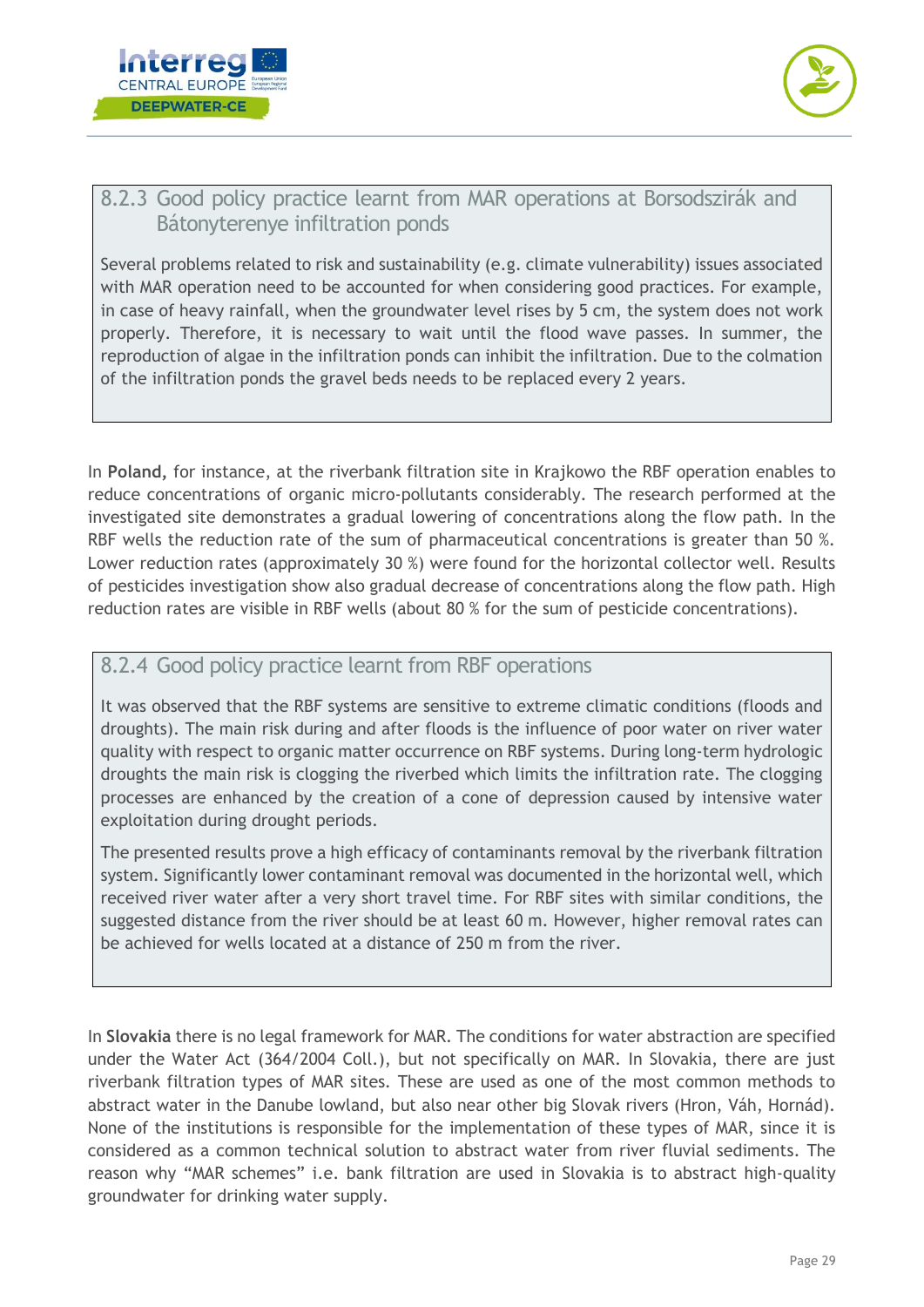



#### <span id="page-30-0"></span>8.2.5 Good policy practice learnt from MAR operations in Žitný ostrov at the Danube River

Although the MAR solutions have no established legislation in Slovakia, in fact they are widely used for abstraction of water for public water supply, especially in Žitný ostrov from Danube River. This definitely shows the necessity to include these solutions into the Slovak legislative framework; improve technical solutions of proper MAR schemes and their financial evaluation; and to prepare the conditions to implement them for various purposes, for instance agriculture, during drought periods within the current climate change conditions.

Managed aquifer recharge (MAR) is not often discussed in **Croatia** since groundwater reserves generally satisfy the water demand. Hence, the need to manage aquifer recharge is not pronounced. Nevertheless, there are some springs used for public water supply which require enhanced recharge during periods of hydrologic drought as well as public wellfields deliberately positioned near rivers in order to either enhance the capacities of pumping wells through river bank filtration, or diminish wellfield protection zones which in many cases occupy urban areas.

#### <span id="page-30-1"></span>8.2.6 Good policy practice learnt from MAR practice in Croatia

The MAR operation has proven that it is possible to directly increase Gradole spring yield during summer dry season by direct pumping of Lake Butoniga source water into the sinkhole Čiže, a rather simple but expensive procedure. This MAR operation was terminated due to construction of water treatment facility directly at Lake Butoniga, which enabled direct distribution of drinking water to consumers and made further MAR actions unnecessary.

### <span id="page-30-2"></span>9 Gaps in MAR related legislation in the DEEPWATER-CE PP countries in CE

The following key gaps were identified by the PP countries in related legislation. Primarily, the lack of explicit national legislation, despite that local studies were feasible and had been demonstrated. The German PP also raised the issue of regulations on infiltrating water quality and the application of soft rules. It is seen that regulation for infiltration water is perhaps too strict, as drinking water standards are applied. Therefore, there is a missing out on the potential of water purification through MAR schemes and on water quantitative augmentation (German Working Group of the Federal States on Water Issues (LAWA)). Also, the existing soft rules/guidelines refer to MAR for drinking water, and it would be wise to implement them also for irrigation water.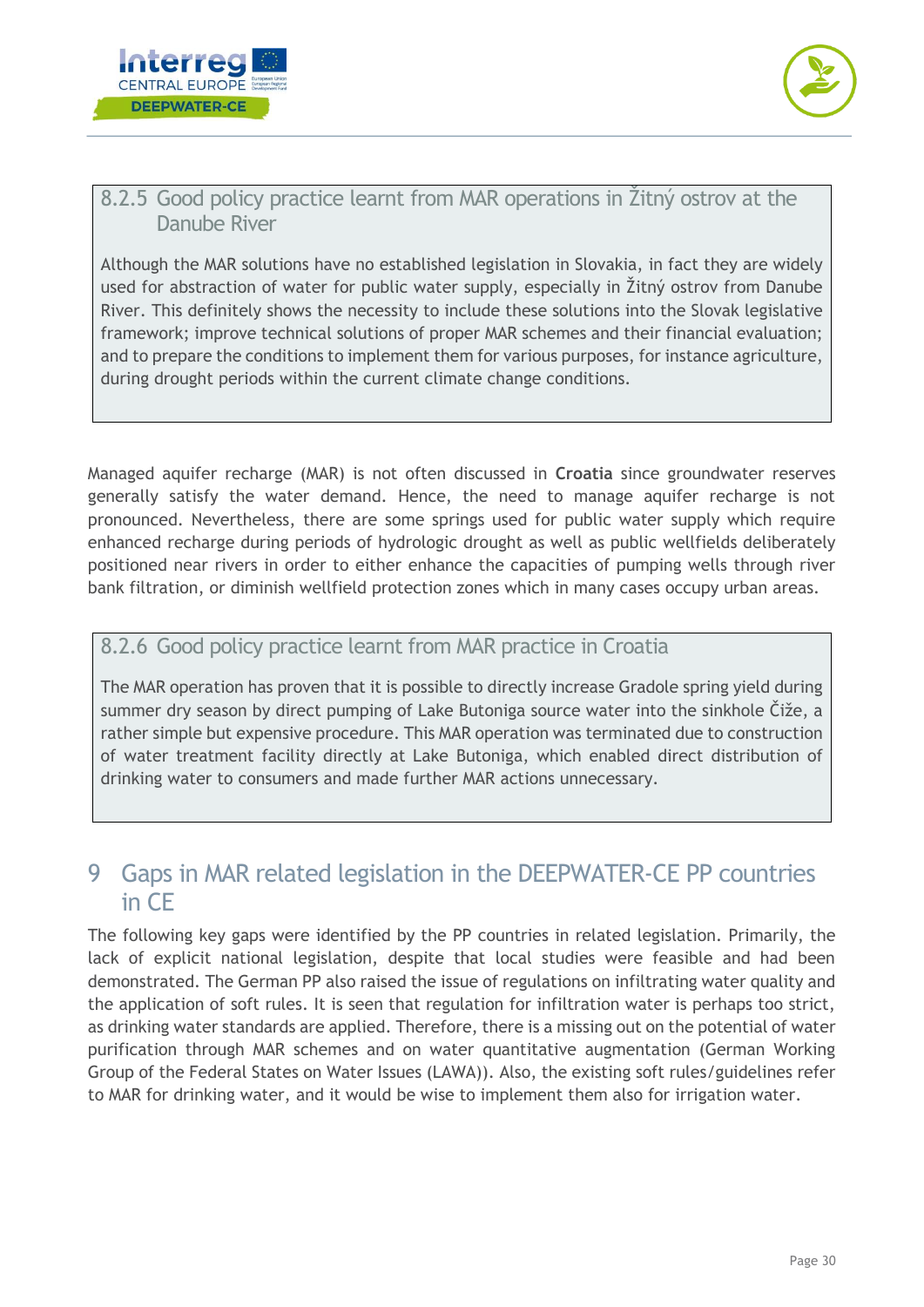



# <span id="page-31-0"></span>**References**

- Consorzio di Bonifica 5 Toscana Costa Interventi innovativi per la gestione della risorsa idrica nella bassa val di Cornia. february 2017. REWAT Life Project. <https://www.liferewat.eu/progetto-rewat.html>
- Dillon, P., Page, D., Vanderzalm, J., Pavelic, P., Toze, S., Bekele, E., Sidhu, J., Prommer, H., Higginson, S., Regel, R., Rinck-Pfeiffer, S., Purdie, M., Pitman, C., Wintgens, T. (2008): 'A critical evaluation of combined engineered and aquifer treatment systems in water recycling', Water Science and Technology, 57(5), pp. 753–762. doi: 10.2166/wst.2008.168.
- Enrique Fernández Escalante, Jose David Henao Casas, Ana María Vidal Medeiros, Jon San Sebastián Sauto. june 2020. - Acque Sotterranee - Italian Journal of Groundwater - Regulations and guidelines on water quality requirements for Managed Aquifer Recharge. International comparison. <https://doi.org/10.7343/as-2020-462>
- European Commission Directive 2006/118/EC of the European Parliament and of the Council on the protection of groundwater against pollution and deterioration
- European Parliament and Council of the European Union Directive 2000/60/EC of the European Parliament and of the Council. Water Frame Directive
- Ministero dell'Ambiente e della Tutela del Territorio e del Mare Decreto 2 maggio 2016, n. 100. Regolamento recante criteri per il rilascio dell'autorizzazione al ravvenamento o all'accrescimento artificiale dei corpi idrici sotterranei al fine del raggiungimento dell'obiettivo di qualità, ai sensi dell'articolo 104, comma 4-bis, del decreto legislativo 3 aprile 2006, n. 152. Gazzetta Ufficiale della Repubblica Italiana, n 136 13 giugno 2016, serie generale
- Decreto 3 aprile 2006, n. 152. Norme in materia ambientale. Gazzetta Ufficiale della Repubblica Italiana, n. 88 del 14 aprile 2006 supplemento ordinario n. 96
- Decreto 16 marzo 2009, n. 30. Attuazione della direttiva 2006/118/CE, relativa alla protezione delle acque sotterranee dall'inquinamento e dal deterioramento. Gazzetta Ufficiale della Repubblica Italiana, n. 79 del 4 aprile 2009 Serie Generale
- European Parliament and European Council, (2012): Report from the Commission to the European Parliament and The Council on the River Basin Management Plans- Member State: Germany SWD 379, European Commission, Belgium
- Gale, I. (2005): Strategies for managed aquifer recharge in semi-arid areas. UNESCO-IHP Publ. [https://unesdoc.unesco.org/ark:/48223/pf0000143819.](https://unesdoc.unesco.org/ark:/48223/pf0000143819) Pg. 3, 5, 10, 15
- German Environment Agency (2017): Waters in Germany: Status and assessment. https://www.umweltbundesamt.de/en/topics/waters-in-germany-status-assessment
- [https://www.gesetze-im-internet.de/trinkwv\\_2001/BJNR095910001.html](https://www.gesetze-im-internet.de/trinkwv_2001/BJNR095910001.html) Verordnung über die Qualität von Wasser für den menschlichen Gebrauch1,2 (Trinkwasserverordnung – TrinkwV)